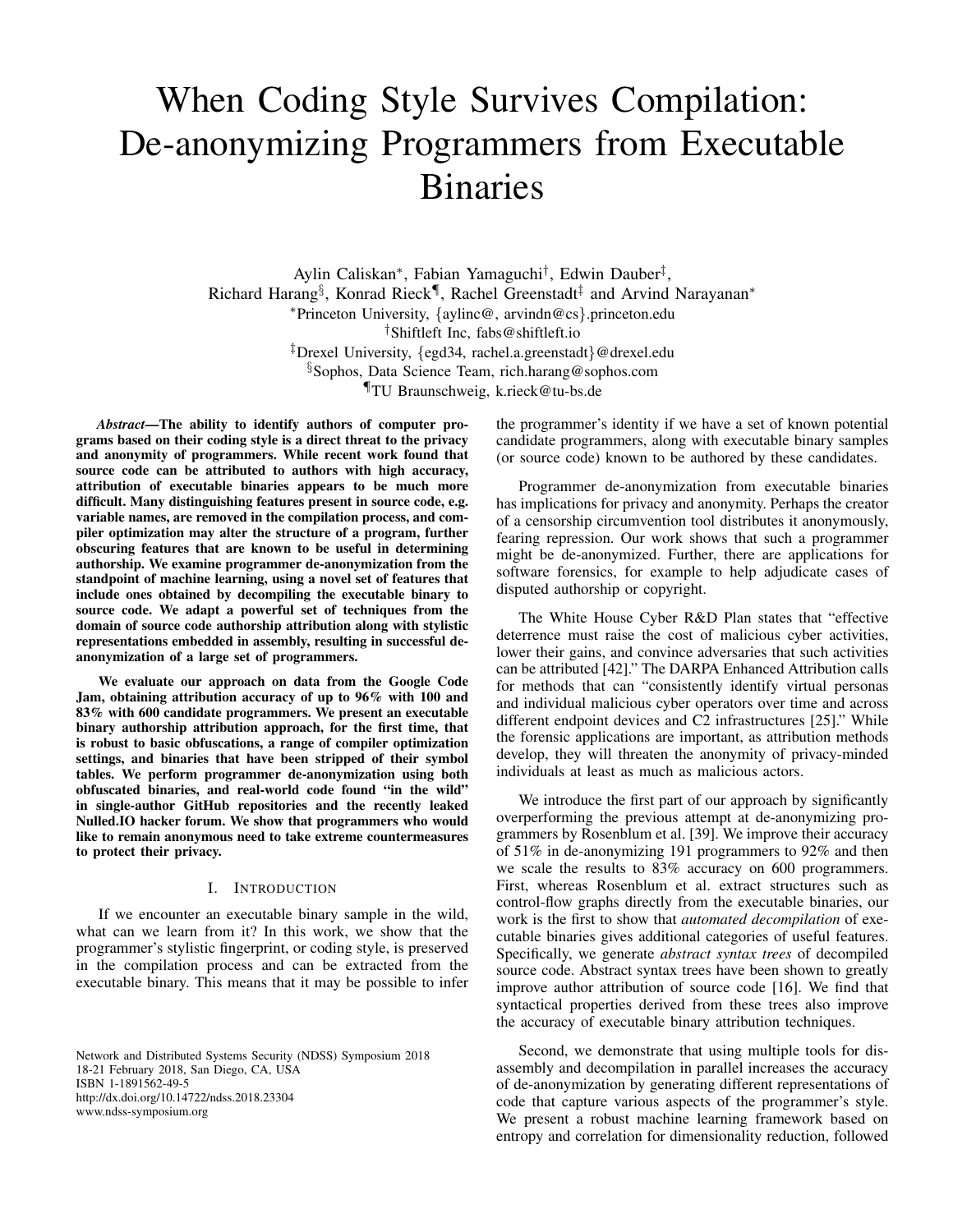by random-forest classification, that allows us to effectively use disparate types of features in conjunction without overfitting.

These innovations allow us to de-anonymize a large set of real-world programmers with high accuracy. We perform experiments with a controlled dataset collected from Google Code Jam (GCJ), allowing a direct comparison to previous work that used samples from GCJ. The results of these experiments are discussed in detail in Section V. Specifically; we can distinguish between *thirty times* as many candidate programmers (600 vs. 20) with higher accuracy, while utilizing less training data and much fewer stylistic features (53) per programmer. The accuracy of our method degrades gracefully as the number of programmers increases, and we present experiments with as many as 600 programmers. Similarly, we are able to tolerate scarcity of training data: our accuracy for de-anonymizing sets of 20 candidate programmers with just a single training sample per programmer is over 75%.

Third, we find that traditional binary obfuscation, enabling compiler optimizations, or stripping debugging symbols in executable binaries results in only a modest decrease in de-anonymization accuracy. These results, described in Section VI, are an important step toward establishing the practical significance of the method.

The fact that coding style survives compilation is unintuitive, and may leave the reader wanting a "sanity check" or an explanation for why this is possible. In Section V-J, we present several experiments that help illuminate this mystery. First, we show that decompiled source code *is not* necessarily similar to the original source code in terms of the features that we use; rather, the feature vector obtained from disassembly and decompilation can be used to *predict*, using machine learning, the features in the original source code. Even if no individual feature is well preserved, there is enough information in the vector as a whole to enable this prediction. On average, the cosine similarity between the original feature vector and the reconstructed vector is over 80%. Further, we investigate factors that are correlated with coding style being well-preserved, and find that more skilled programmers are more fingerprintable. This suggests that programmers gradually acquire their own unique style as they gain experience.

All these experiments were carried out using the GCJ dataset; the availability of this dataset is a boon for research in this area since it allows us to develop and benchmark our results under controlled settings [39], [9]. Having done that, we present the first ever de-anonymization study on an uncontrolled real-world dataset collected from GitHub in Section VI-D. This data presents difficulties, particularly noise in ground truth because of library and code reuse. However, we show that we can handle a noisy dataset of 50 programmers found in the wild with 65% accuracy and further extend our method to tackle open world scenarios. We also present a case study using code found via the recently leaked Nulled.IO hacker forum. We were able to find four forum members who, in private messages, linked to executables they had authored (one of which had only one sample). Our approach correctly attributed the three individuals who had enough data to build a model and correctly rejected the fourth sample as none of the previous three.

We emphasize that research challenges remain before pro-

grammer de-anonymization from executable binaries is fully ready for practical use. For example, programs may be authored by multiple programmers and may have gone through encryption. We have not performed experiments that model these scenarios which require different machine learning and segmentation techniques and we mainly focus on the privacy implications. Nonetheless, we present a robust and principled programmer de-anonymization method with a new approach and for the first time explore various realistic scenarios. Accordingly, our effective framework raise immediate concerns for privacy and anonymity.

The remainder of this paper is structured as follows. We begin by formulating the research question investigated throughout this paper in Section II, and discuss closely related work on de-anonymization in Section III. We proceed to describe our novel approach for binary authorship attribution based on instruction information, control flow graphs, and decompiled code in Section IV. Our experimental results are described in Section V, followed by a discussion of results in Section VII. Finally, we shed light on the limitations of our method in Section VIII and conclude in Section IX.

## II. PROBLEM STATEMENT

In this work, we consider an analyst interested in determining the author of an executable binary purely based on its style. Moreover, we assume that the analyst only has access to executable binary samples each assigned to one of a set of candidate programmers.

Depending on the context, the analyst's goal might be defensive or offensive in nature. For example, the analyst might be trying to identify a misbehaving employee that violates the non-compete clause in his company by launching an application related to what he does at work. By contrast, the analyst might belong to a surveillance agency in an oppressive regime who tries to unmask anonymous programmers. The regime might have made it unlawful for its citizens to use certain types of programs, such as censorship-circumvention tools, and might want to punish the programmers of any such tools. If executable binary stylometry is possible, it means that compiled and cryptic code does not guarantee anonymity. Because of its potential dual use, executable binary stylometry is of interest to both security and privacy researchers.

In either (defensive or offensive) case, the analyst (or adversary) will seek to obtain labeled executable binary samples from each of these programmers who may have potentially authored the anonymous executable binary. The analyst proceeds by converting each labeled sample into a numerical feature vector, and subsequently deriving a classifier from these vectors using machine learning techniques. This classifier can then be used to attribute the anonymous executable binary to the most likely programmer.

Since we assume that a set of candidate programmers is known, we treat our main problem as a closed world, supervised machine learning task. It is a multi-class machine learning problem where the classifier calculates the most likely author for the anonymous executable binary sample among multiple authors. We also present experiments on an openworld scenario in Section VI-E.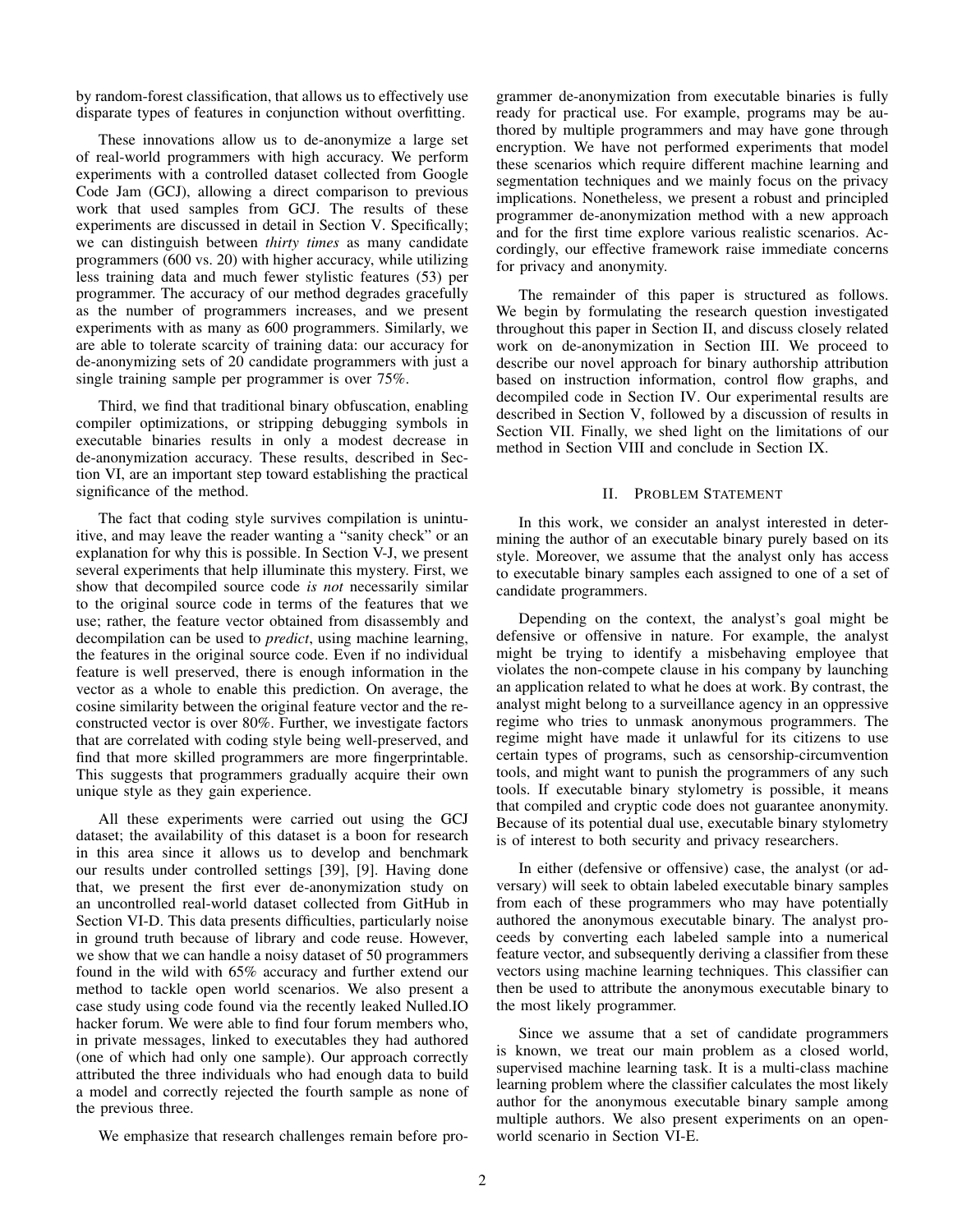Stylistic Fingerprints. An analyst is interested in identifying stylistic fingerprints in binary code to show that compiling source code does not anonymize it. The analyst engineers the numeric representations of stylistic properties that can be derived from binary code. To do so, the analyst generates representations of the program from the binary code. First, she uses a disassembler to obtain the low level features in assembly code. Second, she uses a decompiler to generate the control flow graph to capture the flow of the program. Lastly, she utilizes a decompiler to convert the low level instructions to high level decompiled source code in order to obtain abstract syntax trees. The analyst uses these three data formats to numerically represent the stylistic properties embedded in binary code. Given a set of labeled binary code samples with known authors, the analyst constructs the numeric representation of each sample. The analyst determines the set of stylistic features by calculating how much entropy each numeric value has in correctly differentiating between authors. She can further analyze how programmers' stylistic properties are preserved in a transformed format after compilation. Consequently, the analyst is able to quantify the level of anonymization and the amount of preserved stylistic fingerprints in binary code that has gone through compilation.

Additional Assumptions. For our experiments, we assume that we know the compiler used for a given program binary. Previous work has shown that with only 20 executable binary samples per compiler as training data, it is possible to use a linear Conditional Random Field (CRF) to determine the compiler used with accuracy of 93% on average [41], [27]. Other work has shown that by using pattern matching, library functions can be identified with precision and recall between 0.98 and 1.00 based on each one of three criteria; compiler version, library version, and linux distribution [23].

In addition to knowing the compiler, we assume to know the optimization level used for compilation of the binary. Past work has shown that toolchain provenance, including compiler family, version, optimization, and source language, can be identified with a linear CRF with accuracy of 99% for language, compiler family, and optimization and with 92% for compiler version [40]. Based on this success, we make the assumption that these techniques will be used to identify the toolchain provenance of the executable binaries of interest and that our method will be trained using the same toolchain.

## III. RELATED WORK

Any domain of creative expression allows authors or creators to develop a unique style, and we might expect that there are algorithmic techniques to identify authors based on their style. This class of techniques is called stylometry. Naturallanguage stylometry, in particular, is well over a century old [31]. Other domains such as source code and music also have stylistic features, especially grammar. Therefore stylometry is applicable to these domains as well, often using strikingly similar techniques [45], [10].

Linguistic stylometry. The state of the art in linguistic stylometry is dominated by machine-learning techniques [6], [32], [7]. Linguistic stylometry has been applied successfully to security and privacy problems, for example Narayanan et al. used stylometry to identify anonymous bloggers in large datasets, exposing privacy issues [32]. On the other hand, stylometry has also been used for forensics in underground cyber forums. In these forums, the text consists of a mixture of languages and information about forum products, which makes it more challenging to identify personal writing style. Not only have the forum users been de-anonymized but also their multiple identities across and within forums have been linked through stylometric analysis [7].

Authors may deliberately try to obfuscate or anonymize their writing style [12], [6], [30]. Brennan et al. show how stylometric authorship attribution can be evaded with adversarial stylometry [12]. They present two ways for adversarial stylometry, namely obfuscating writing style and imitating someone else's writing style. Afroz et al. identify the stylistic changes in a piece of writing that has been obfuscated while McDonald et al. present a method to make writing style modification recommendations to anonymize an undisputed document [6], [30].

Source code stylometry. Several authors have applied similar techniques to identify programmers based on source code [16], [34], [15]. Source code authorship attribution has applications in software forensics and plagiarism detection<sup>1</sup>.

The features used for machine learning in source code authorship attribution range from simple byte-level [20] and word-level n-grams [13], [14] to more evolved structural features obtained from abstract syntax trees [16], [34]. In particular, Burrows et al. present an approach based on n-grams that reaches an accuracy of 77% in differentiating 10 different programmers [14].

Similarly, Kothari et al. combine n-grams with lexical markers such as the line length, to build programmer profiles that allow them to identify 12 authors with an accuracy of 76% [26]. Lange et al. further show that metrics based on layout and lexical features along with a genetic algorithm reach an accuracy of 75% in de-anonymizing 20 authors [28]. Finally, Caliskan-Islam et al. incorporate abstract syntax tree based structural features to represent programmers' coding style [16]. They reach 94% accuracy in identifying 1,600 programmers of the GCJ data set.

Executable binary stylometry. In contrast, identifying programmers from compiled code is considerably more difficult and has received little attention to date. Code compilation results in a loss of information and obstructs stylistic features. We are aware of only two prior works, both of which perform their evaluation and experiments on controlled corpora that are not noisy, such as the GCJ dataset and student homework assignments [39], [9]. Our work significantly overperforms previous work by using different methods and in addition we investigate noisy real-world datasets, an open-world setting, effects of optimizations, and obfuscations.

[9] present an onion approach for binary code authorship attribution. [39] identify authors of program binaries. Both Alrabaee et al. and Rosenblum et al. utilize the GCJ corpus.

Rosenblum et al. present two main machine learning tasks based on programmer de-anonymization. One is based on

<sup>&</sup>lt;sup>1</sup>Note that popular plagiarism-detection tools such as Moss are not based on stylometry; rather they detect code that may have been copied, possibly with modifications. This is an orthogonal problem [8].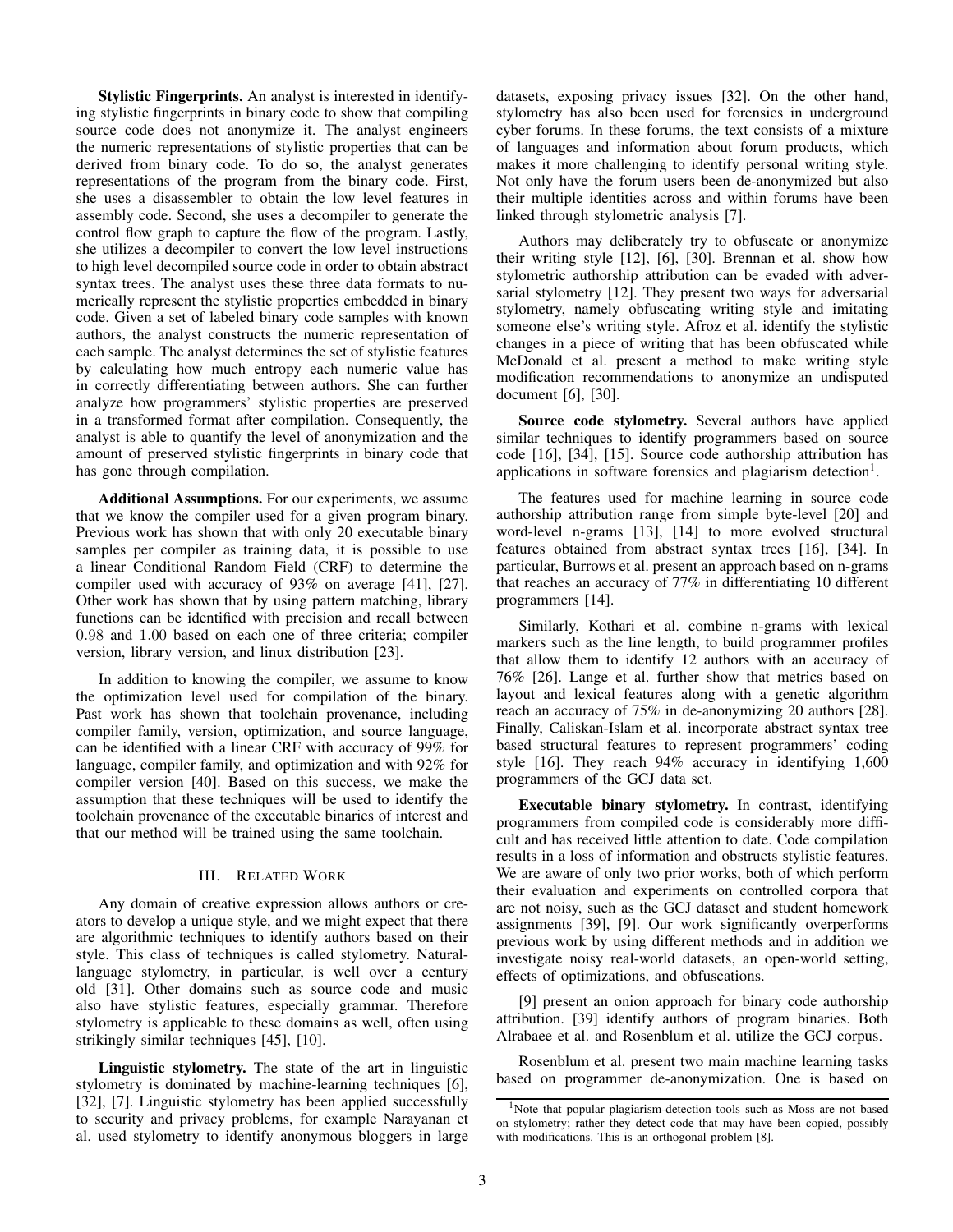supervised classification with a support vector machine to identify the authors of compiled code [18]. The second machine learning approach they use is based on clustering to group together programs written by the same programmers. They incorporate a distance based similarity metric to differentiate between features related to programmer style to increase clustering accuracy. They use the Paradyn project's Parse API for parsing executable binaries to get the instruction sequences and control flow graphs whereas we use four different resources to parse executable binaries to generate a richer representation. Their dataset consists of submissions from GCJ and homework assignments with skeleton code.

Malware attribution. While the analysis of malware is a well developed field, authorship attribution of malware has received much less attention. Stylometry may have a role in this application, and this is a ripe area for future work that requires automated packer and encryption detection along with binary segment and metadata analysis. The difficulty in obtaining ground truth labels for malware samples has led much work in this area to focus on clustering malware in some fashion, and the wide range of obfuscation techniques in common use have led many researchers to focus on dynamic analysis rather than the static features we consider. The work of [29] examines several static features intended to provide credible links between executable malware binary produced by the same authors, however many of these features are specific to malware, such as command and control infrastructure and data exfiltration methods, and the authors note that many must be extracted by hand. In dynamic analysis, the work of [35] examines information obtained via both static and dynamic analysis of malware samples to organize code samples into lineages that indicate the order in which samples are derived from each other. [11] convert detailed execution traces from dynamic analysis into more general behavioral profiles, which are then used to cluster malware into groups with related functionality and activity. Supervised methods are used by [38] to match new instances of malware with previously observed families, again on the basis of dynamic analysis.

# IV. APPROACH

Our ultimate goal is to automatically recognize programmers of compiled code. We approach this problem using supervised machine learning, that is, we generate a classifier from training data of sample executable binaries with known authors. The advantage of such learning-based methods over techniques based on manually specified rules is that the approach is easily retargetable to any set of programmers for which sample executable binaries exist. A drawback is that the method is inoperable if samples are not available or too short to represent authorial style. We study the amount of sample data necessary for successful classification in Section V.

Data representation is critical to the success of machine learning. Accordingly, we design a feature set for executable binary authorship attribution with the goal of faithfully representing properties of executable binaries relevant for programmer style. We obtain this feature set by augmenting lower-level features extractable from disassemblers with additional string and symbol information, and, most importantly, incorporating higher-level syntactical features obtained from decompilers.

In summary, such an approach results in a method consisting of the following four steps (see Figure 1) and the code is available at https://github.com/calaylin/bda.

- **Disassembly.** We begin by disassembling the program to obtain features based on machine code instructions, referenced strings, symbol information, and control flow graphs (Section IV-A).
- **Decompilation.** We proceed to translate the program into C-like pseudo code via decompilation. By subsequently passing the code to a fuzzy parser for C, we thus obtain abstract syntax trees from which syntactical features and n-grams can be extracted (Section IV-B).
- Dimensionality reduction. With features from disassemblers and decompilers at hand, we select those among them that are particularly useful for classification by employing a standard feature selection technique based on information gain and correlation based feature selection (Section IV-C).
- Classification. Finally, a random-forest classifier is trained on the corresponding feature vectors to yield a program that can be used for automatic executable binary authorship attribution (Section IV-D).

In the following sections, we describe these steps in greater detail and provide background information on static code analysis and machine learning where necessary.

# *A. Feature extraction via disassembly*

As a first step, we disassemble the executable binary to extract low-level features that have been shown to be suitable for authorship attribution in previous work. In particular, we follow the basic example set by Rosenblum et al. and extract raw instruction traces from the executable binary [39]. In addition to this, disassemblers commonly make symbol information available, as well as strings referenced in the code, both of which greatly simplify manual reverse engineering. We augment the feature set accordingly. Finally, we can obtain control flow graphs of functions from disassemblers, providing features based on program basic blocks. The required information necessary to construct our feature set is obtained from the following two disassemblers.

We use two disassemblers to generate two sets of instructions for each binary. We disassemble the binary with the Netwide Disassembler (ndisasm) which is a widely available x86 disassembler. We then use the open source *radare2 disassembler* to get more detailed and higher level instructions than ndisasm's disassembly.

The netwide disassembler. We begin by exploring whether simple instruction decoding alone can already provide useful features for de-anonymization. To this end, we process each executable binary using the netwide disassembler (*ndisasm*), a rudimentary disassembler that is capable of decoding instructions but is unaware of the executable's file format [44]. Due to this limitation, it resorts to simply decoding the executable binary from start to end, skipping bytes when invalid instructions are encountered. A problem with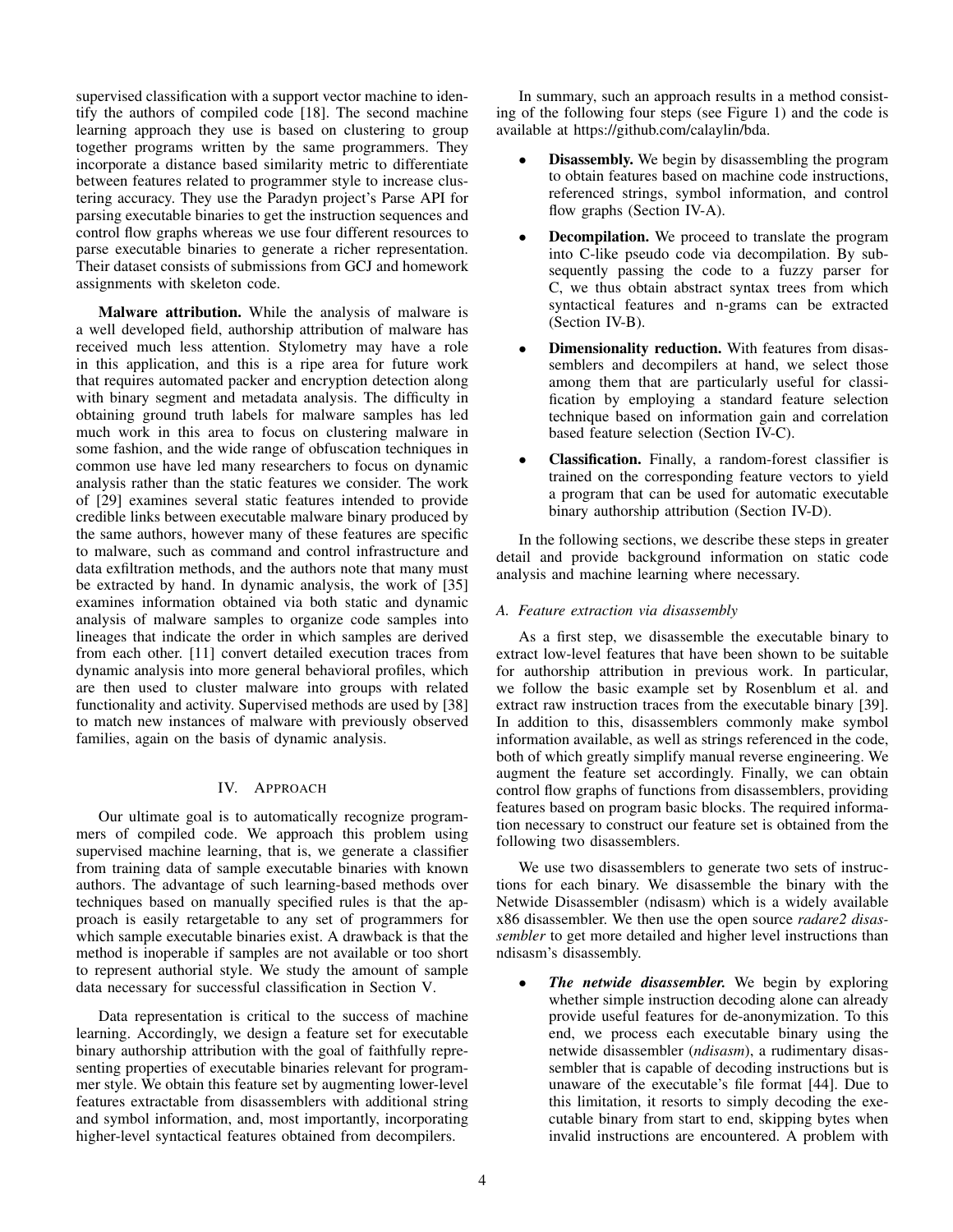

Fig. 1: Overview of our method. Instructions, symbols, and strings are extracted using disassemblers (1), abstract syntax tree and control-flow features are obtained from decompilers (2). Dimensionality reduction first by information gain criteria and then by correlation analysis is performed to obtain features that represent programmer style (3). Finally, a random forest classifier is trained to de-anonymize programmers (4).

this approach is that no distinction is made between bytes that represent data versus bytes that represent code. Nonetheless, we explore this simplistic approach as these inaccuracies may not degrade a classifier, given the statistical nature of machine learning.

*The radare2 disassembler.* We proceed to apply *radare2* [33], a state-of-the-art open-source disassembler based on the capstone disassembly framework [37]. In contrast to *ndisasm*, *radare2* understands the executable binary format, allowing it to process relocation and symbol information in particular. This allows us to extract symbols from the dynamic (.dynsym) as well as the static symbol table (.symtab) where present, and any strings referenced in the code. Our approach thus gains knowledge over functions of dynamic libraries used in the code. Finally, *radare2* attempts to identify functions in code and generates corresponding control flow graphs.

Firstly, we strip the hexadecimal numbers from assembly instructions and replace them with the uni-gram *number*, to avoid overfitting that might be caused by unique hexadecimal numbers. Then, information provided by the two disassemblers is combined to obtain our disassembly feature set as follows: we tokenize the instruction traces of both disassemblers and extract token uni-grams, bi-grams, and tri-grams within a single line of assembly, and 6-grams, which span two consecutive lines of assembly. We cannot know exactly what each 6 gram corresponds to in assembly code but for most assembly instructions, a meaningful construct is longer than a line of assembly code. In addition, we extract single basic blocks of *radare2*'s control flow graphs, as well as pairs of basic blocks connected by control flow.

#### *B. Feature extraction via decompilation*

*Decompilers* are the second source of information that we consider for feature extraction in this work. In contrast to disassemblers, decompilers do not only uncover the program's machine code instructions, but additionally reconstruct higher level constructs in an attempt to translate an executable binary into equivalent source code. In particular, decompilers can reconstruct control structures such as different types of loops and branching constructs. We make use of these syntactical features of code as they have been shown to be valuable in the context of source code authorship attribution [16]. For decompilation, we employ the Hex-Rays decompiler [1].

Hex-Rays is a commercial state-of-the-art decompiler. It converts executable programs into a human readable C-like pseudo code to be read by human analysts. It is noteworthy that this code is typically significantly longer than the original source code. For example, decompiling an executable binary generated from 70 lines of source code with Hex-Rays produces on average 900 lines of decompiled code. We extract two types of features from this pseudo code: lexical features, and syntactical features. Lexical features are simply the word unigrams, which capture the integer types used in a program, names of library functions, and names of internal functions when symbol information is available. Syntactical features are obtained by passing the C-pseudo code to *joern*, a fuzzy parser for C that is capable of producing fuzzy abstract syntax trees (ASTs) from Hex-Rays pseudo code output [47]. We derive syntactic features from the abstract syntax tree, which represent the grammatical structure of the program. Such features are (illustrated in Figure 2) AST node unigrams, labeled AST edges, AST node term frequency inverse document frequency, and AST node average depth. Previous work on source code authorship attribution [16], [46] shows that these features are highly effective in representing programming style.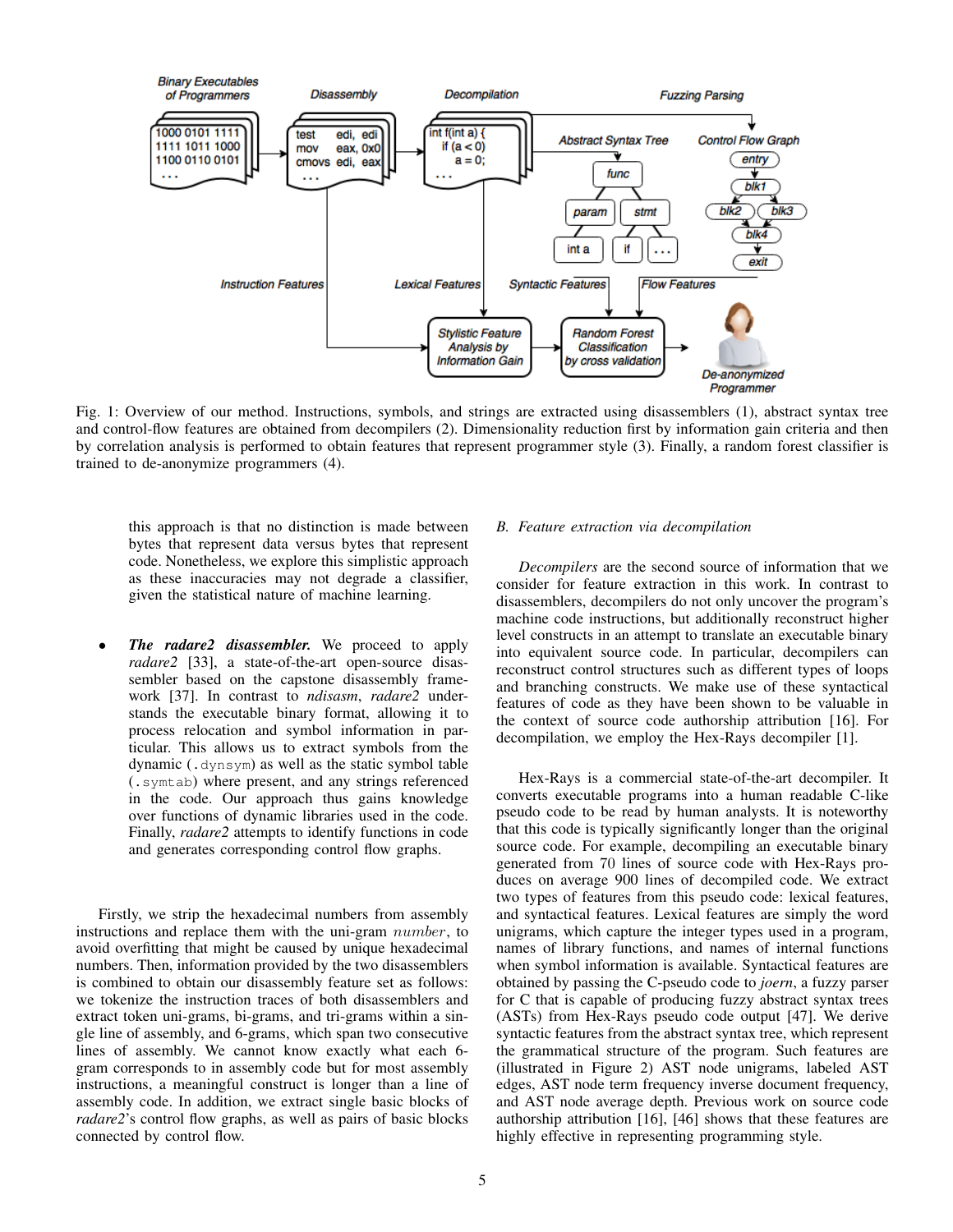

Fig. 2: Feature extraction via decompilation and fuzzy parsing: C-like pseudo code produced by Hex-Rays is transformed into an abstract syntax tree and control-flow graph to obtain syntactic and control-flow features.

#### *C. Dimensionality reduction*

Feature extraction produces a large amount of features, resulting in sparse feature vectors with thousands of elements. However, not all features are equally informative to express a programmer's style. This makes it desirable to perform feature selection to obtain a compact representation of the data to reduce the computational burden during classification as well as the chances of overfitting. Moreover, sparse vectors may result in a large number of zero-valued attributes being selected during random forest's random subsampling of the attributes to select a best split. Reducing the dimensions of the feature set is important for avoiding overfitting. One example to overfitting would be a rare assembly instruction uniquely identifying an author. For these reasons, we use information gain criteria followed by correlation based feature selection to identify the most informative attributes that represent each author as a class. This reduces vector size and sparsity while increasing accuracy and model training speed. For example, we get 705,000 features from the 900 executable binary samples of 100 programmers. If we use all of these features in classification, the resulting de-anonymization accuracy is slightly above 30% because the random forest might be randomly selecting features with values of zero in the sparse feature vectors. Once information gain criteria is applied, we get less than 2,000 features and the correct classification accuracy of 100 programmers increases from to 90%. Then, we identify locally predictive features that are highly correlated with classes and have low intercorrelation. After this second dimensionality reduction method, we are left with 53 predictive features and no sparsity remains in the feature vectors. Extracting 53 features or training a machine learning model where each instance has 53 attributes is computationally efficient. Given such proper representation of instances, the correct classification accuracy of 100 programmers reaches 96%.

We applied the first dimensionality reduction step using WEKA's information gain attribute selection criterion [21], which evaluates the difference between the entropy of the distribution of classes and the Shannon entropy of the conditional distribution of classes given a particular feature [36].

The second dimensionality reduction step was based on correlation based feature selection, which generates a featureclass and feature-feature correlation matrix. The selection method then evaluates the worth of a subset of attributes by considering the individual predictive ability of each feature along with the degree of redundancy between them [22]. Feature selection is performed iteratively with greedy hillclimbing and backtracking ability by adding attributes that have the highest correlation with the class to the list of selected features.

#### *D. Classification*

We used random forests as our classifier which are ensemble learners built from collections of decision trees, where each tree is trained on a subsample of the data obtained by random sampling with replacement. Random forests by nature are multi-class classifiers that avoid overfitting. To reduce correlation between trees, features are also subsampled; commonly  $(log M) + 1$  features are selected at random (without replacement) out of M, and the best split on these  $(log M) + 1$ features is used to split the tree nodes.

The number of selected features represents one of the few tuning parameters in random forests: increasing it increases the correlation between trees in the forest which can harm the accuracy of the overall ensemble, however increasing the number of features that can be chosen between at each split also increases the classification accuracy of each individual tree making them stronger classifiers with low error rates. The optimal range of number of features can be found using the out of bag error estimate, or the error estimate derived from those samples not selected for training on a given tree.

During classification, each test example is classified via each of the trained decision trees by following the binary decisions made at each node until a leaf is reached, and the results are aggregated. The most populous class is selected as the output of the forest for simple classification, or classifications can be ranked according to the number of trees that 'voted' for the label in question when performing relaxed attribution for *top-n* classification.

We employed random forests with 500 trees, which empirically provided the best tradeoff between accuracy and processing time. Examination of out of bag error values across multiple fits suggested that  $(log M)+1$  random features (where M denotes the total number of features) at each split of the decision trees was in fact optimal in all of the experiments listed in Section V, and was used throughout. Node splits were selected based on the information gain criteria, and all trees were grown to the largest extent possible, without pruning.

The data was analyzed via *k*-fold cross-validation, where the data was split into training and test sets stratified by author (ensuring that the number of code samples per author in the training and test sets was identical across authors). The parameter *k* varies according to datasets and is equal to the number of instances present from each author. The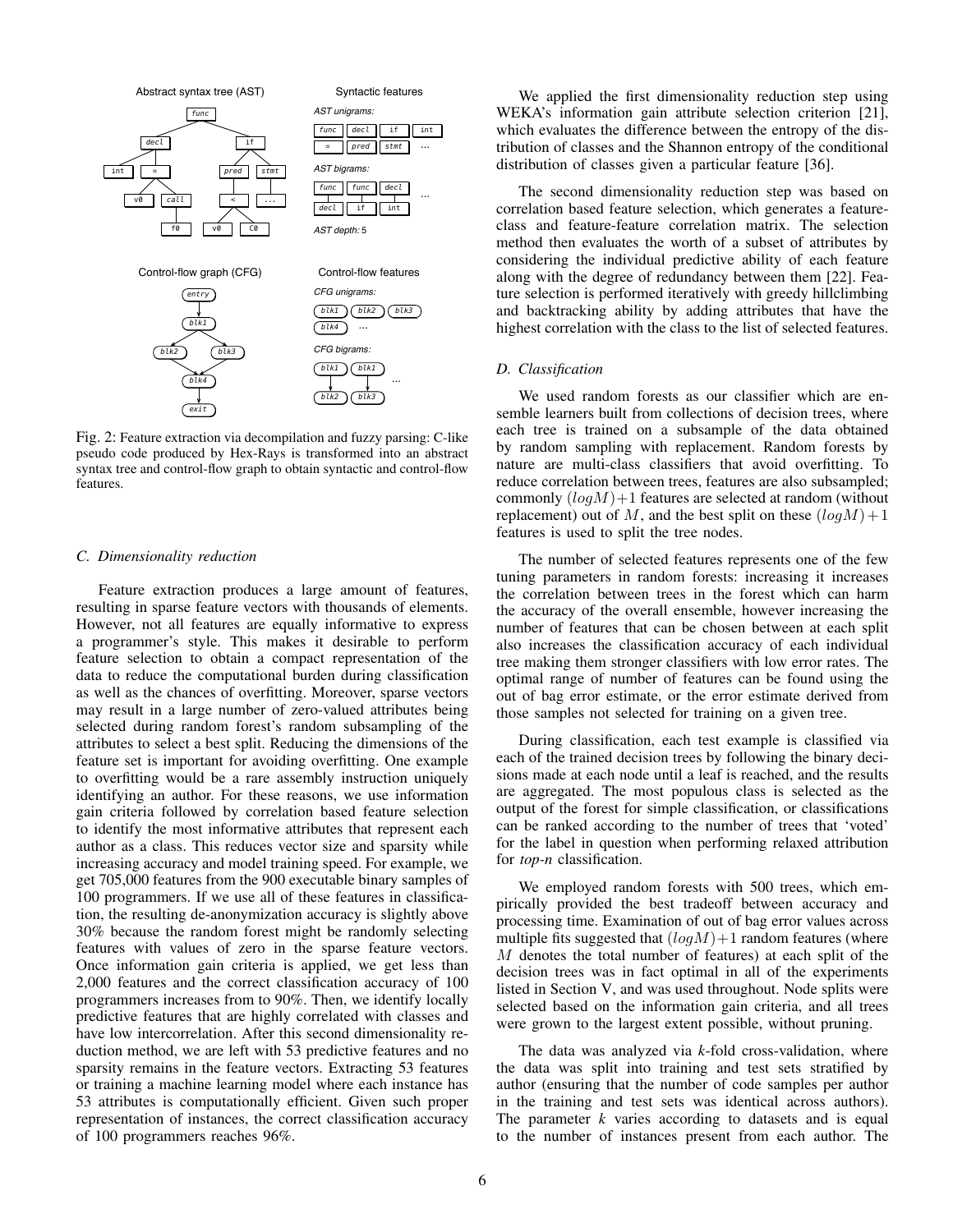cross-validation procedure was repeated 10 times, each with a different random seed, and average results across all iterations are reported, ensuring that results are not biased by improbably easy or difficult to classify subsets.

We report our classification results in terms of kappa statistics, which is roughly equivalent to accuracy but subtracts the random chance of correct classification from the final accuracy. As programmer de-anonymization is a multi-class classification problem, an evaluation based on accuracy, or the true positive rate, represents the correct classification rate in the most meaningful way.

# V. GOOGLE CODE JAM EXPERIMENTS

In this section, we go over the details of the various experiments we performed to address the research question formulated in Section II.

## *A. Dataset*

We evaluate our executable binary authorship attribution method on a controlled dataset based on the annual programming competition *GCJ* [5]. It is an annual contest that thousands of programmers take part in each year, including professionals, students, and hobbyists from all over the world. The contestants implement solutions to the same tasks in a limited amount of time in a programming language of their choice. Accordingly, all the correct solutions have the same algorithmic functionality. There are two main reasons for choosing GCJ competition solutions as an evaluation corpus. First, it enables us to directly compare our results to previous work on executable binary authorship attribution as both [9] and [39] evaluate their approaches on data from GCJ. Second, we eliminate the potential confounding effect of identifying programming task rather than programmer by identifying functionality properties instead of stylistic properties. GCJ is a less noisy and clean dataset known definitely to be single authored. GCJ solutions do not have significant dependencies outside of the standard library and contain few or no third party libraries.

We focus our analysis on compiled C++ code, the most popular programming language used in the competition. We collect the solutions from the years 2008 to 2014 along with author names and problem identifiers. In GCJ experiments we are assuming that the programmers are not deliberately trying to hide their identity. Accordingly, we show results without excluding symbol information.

## *B. Code Compilation*

To create our experimental datasets, we first compiled the source code with GNU Compiler Collection's gcc or g++ without any optimization to Executable and Linkable Format (ELF) 32-bit, Intel 80386 Unix binaries. The training set needs to be compiled with the same compiler and settings otherwise we might end up detecting the compiler instead of the author. Passing the training samples through the same encoder preserves mutual information between code style and labels and accordingly we can successfully de-anonymize programmers.

Next, to measure the effect of different compilation options, such as compiler optimization flags, we additionally compiled the source code with level-1, level-2, and level-3 optimizations, namely the O1, O2, and O3 flags. O3 is a superset of O2 optimization flags and similarly O2 is a superset of O1 flags. The compiler attempts to improve the performance and/or code size when the compiler flags are turned on but at the same time optimization has the expense of increasing compilation time and complicating program debugging.

#### *C. 53 features represent programmer style.*

We are interested in identifying features that represent coding style preserved in executable binaries. With the current approach, we extract 705,000 representations of code properties of 100 authors, but only a subset of these are the result of individual programming style. We are able to capture the features that represent each author's programming style that is preserved in executable binaries by applying information gain criteria to these 705,000 features. After applying information gain to effectively represent coding style, we reduce the feature set to contain approximately 1,600 features from all feature types. Furthermore, correlation based feature selection during cross validation eliminates features that have low class correlation and high intercorrelation and preserves 53 of the highly distinguishing features which can be seen in Table I along with their authorial style representation power.

Considering the fact that we are reaching such high accuracies on de-anonymizing 100 programmers with 900 executable binary samples (discussed below), these features are providing strong representation of style that survives compilation. The compact set of identifying stylistic features contain features of all types, namely disassembly, CFG, and syntactical decompiled code properties. To examine the potential for overfitting, we consider the ability of this feature set to generalize to a different set of programmers (see Section V-G), and show that it does so, further supporting our belief that these features effectively capture coding style. Features that are highly predictive of authorial fingerprints include file and stream operations along with the formats and initializations of variables from the domain of ASTs whereas arithmetic, logic, and stack operations are the most distinguishing ones among the assembly instructions.

## *D. We can de-anonymize programmers from their executable binaries.*

This is the main experiment that demonstrates how deanonymizing programmers from their executable binaries is possible. After preprocessing the dataset to generate the executable binaries without optimization, we further process the executable binaries to obtain the disassembly, control flow graphs, and decompiled source code. We then extract all the possible features detailed in Section IV. We take a set of 100 programmers who all have 9 executable binary samples. With 9-fold-cross-validation, the random forest correctly classifies 900 test instances with 95% accuracy, which is significantly higher than the accuracies reached in previous work.

There is an emphasis on the number of folds used in these experiments because each fold corresponds to the implementation of the same algorithmic function by all the programmers in the GCJ dataset (e.g. all samples in fold 1 may be attempts by the various authors to solve a list sorting problem). Since we know that each fold corresponds to the same Code Jam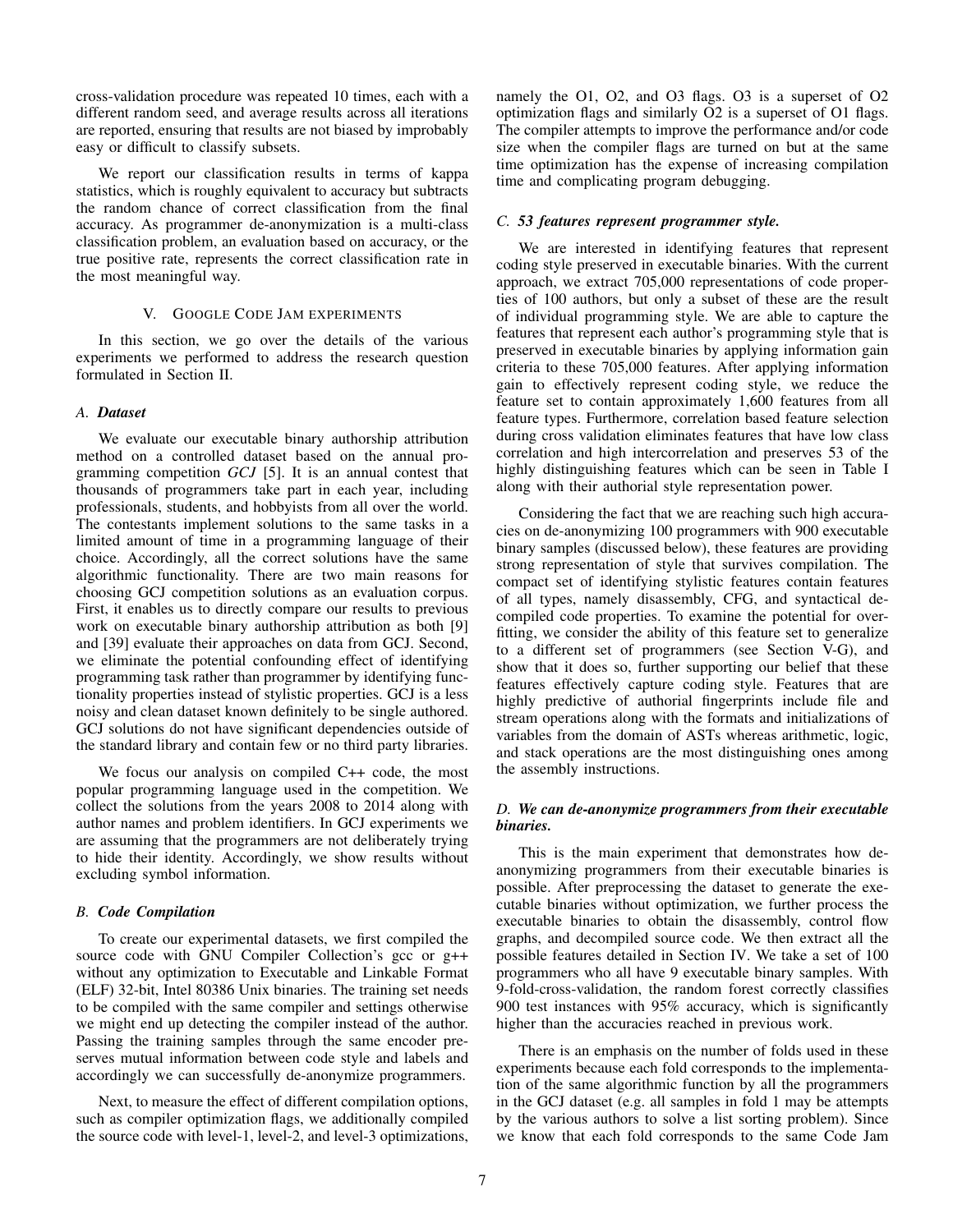| <b>Feature</b>                                                 | <b>Source</b>         | <b>Number</b>         | <b>Selected Features</b> |  |
|----------------------------------------------------------------|-----------------------|-----------------------|--------------------------|--|
|                                                                |                       | of Possible           |                          |  |
|                                                                |                       | <b>Features</b>       | <b>Information Gain</b>  |  |
| Word unigrams                                                  | decompiled<br>$code*$ | 29,278                | 6/5.75                   |  |
| <b>AST</b>                                                     | decompiled            | 5,278                 | 3/1.85                   |  |
| node TF+                                                       | $code*$               |                       |                          |  |
| Labeled AST                                                    | decompiled            | 26,783                | $\overline{0/0}$         |  |
| edge TF+                                                       | $code*$               |                       |                          |  |
| $\overline{\text{AST}}$                                        | decompiled            | 5,278                 | 1/0.75                   |  |
| node TFIDF‡                                                    | $code*$               |                       |                          |  |
| AST node                                                       | decompiled            | 5,278                 | $\overline{0/0}$         |  |
| average depth                                                  | $code*$               |                       |                          |  |
| $C++$ keywords                                                 | decompiled            | $\overline{73}$       | $\overline{0/0}$         |  |
|                                                                | $code*$               |                       |                          |  |
| radare2                                                        | radare                | 21,206                | 3/1.61                   |  |
| disassembly unigrams                                           | disassembly           |                       |                          |  |
| radare2<br>disassembly                                         | radare                | 39,506                | 1/0.62                   |  |
| bigrams                                                        | disassembly           |                       |                          |  |
| disassembly<br>radare2                                         | radare                | 112,913               | $\overline{0/0}$         |  |
| trigrams                                                       | disassembly           |                       |                          |  |
| disassembly<br>radare2                                         | ndisasm               | 260,265               | $\overline{0/0}$         |  |
| 6-grams                                                        | disassembly           |                       |                          |  |
| radare2 CFG                                                    | radare                | 5,297                 | 3/1.98                   |  |
| node unigrams                                                  | disassembly           |                       |                          |  |
| radare <sub>2</sub>                                            | radare                | 10,246                | 1/0.63                   |  |
| CFG edges                                                      | disassembly           |                       |                          |  |
| ndisasm disassembly                                            | ndisasm               | 5,383                 | 2/1.79                   |  |
| unigrams                                                       | disassembly           |                       |                          |  |
| ndisasm disassembly                                            | ndisasm               | 14,305                | 5/2.95                   |  |
| bigrams                                                        | disassembly           |                       |                          |  |
| ndisasm disassembly                                            | ndisasm               | 5,237                 | 4/1.44                   |  |
| trigrams                                                       | disassembly           |                       |                          |  |
| ndisasm                                                        | ndisasm               | 159,142               | 24/16.08                 |  |
| disassembly 6-grams                                            | disassembly           |                       |                          |  |
| Total                                                          |                       | 705,468               | 53/35                    |  |
| *hex-rays decompiled code                                      |                       | $TF$ = term frequency |                          |  |
| TFIDF <sup>1</sup> = term frequency inverse document frequency |                       |                       |                          |  |

TABLE I: Programming Style Features and Selected Features in Executable Binaries



Fig. 3: Amount of Training Data Required for De-anonymizing 100 Programmers

problem, by using stratified cross validation without randomization and preserving order, we ensure that all training and test samples contain the same algorithmic functions implemented by all of the programmers. The classifier uses the excluded fold in the testing phase, which contains executable binary samples that were generated from an algorithmic function that was *not* previously observed in the training set for that classifier. Consequently, the only distinction between the test instances is the coding style of the programmer, without the potentially confounding effect of identifying an algorithmic function.

# *E. Even a single training sample per programmer is sufficient for de-anonymization.*

A drawback of supervised machine learning methods, which we employ, is that they require labeled examples to build a model. The ability of the model to accurately generalize is often strongly linked to the amount of data provided to it during the training phase, particularly for complex models. In domains such as executable binary authorship attribution, where samples may be rare and obtaining "ground truth" for labeling training samples may be costly or laborious, this can pose a significant challenge to the usefulness of the method.

We therefore devised an experiment to determine how much training data is required to reach a stable classification accuracy, as well as to explore the accuracy of our method with severely limited training data. As programmers produce a limited number of code samples per round of the GCJ competition, and programmers are eliminated in each successive round, the GCJ dataset has an upper bound in the number of code samples per author as well as a limited number of authors with a large number of samples. Accordingly, we identified a set of 100 programmers that had exactly 9 program samples each, and examined the ability of our method to correctly classify each author out of the candidate set of 100 authors when training on between 1 and 8 files per author.

As shown in Figure 3, the classifier is capable of correctly identifying the author of a code sample from a potential field of 100 with 65% accuracy on the basis of a single training sample. The classifier also reaches a point of dramatically diminishing returns with as few as three training samples, and obtains a stable accuracy by training on 6 samples. Given the complexity of the task, this combination of high accuracy with extremely low requirement on training data is remarkable, and suggests the robustness of our features and method. It should be noted, however that this set of programmers with a large number of files corresponds to more skilled programmers, as they were able to remain in the competition for a longer period of time and thus produce this large number of samples.

## *F. Relaxed Classification: In difficult scenarios, the classification task can be narrowed down to a small suspect set.*

In Section V-A, the previously unseen anonymous executable binary sample is classified such that it belongs to the most likely author's class. In cases where we have too many classes or the classification accuracy is lower than expected, we can relax the classification to *top–n* classification. In *top–n* relaxed classification, if the test instance belongs to one of the most likely n classes, the classification is considered correct. This can be useful in cases when an analyst or adversary is interested in finding a suspect set of  $n$  authors, instead of a direct *top–1* classification. Being able to scale down an authorship investigation for an executable binary sample of interest to a reasonable sized set of suspect authors among hundreds of authors greatly reduces the manual effort required by an analyst or adversary. Once the suspect set size is reduced, the analyst or adversary could adhere to content based dynamic approaches and reverse engineering to identify the author of the executable binary sample. Figure 4 shows how correct classification accuracies approach 100% as the classification is relaxed to top-10.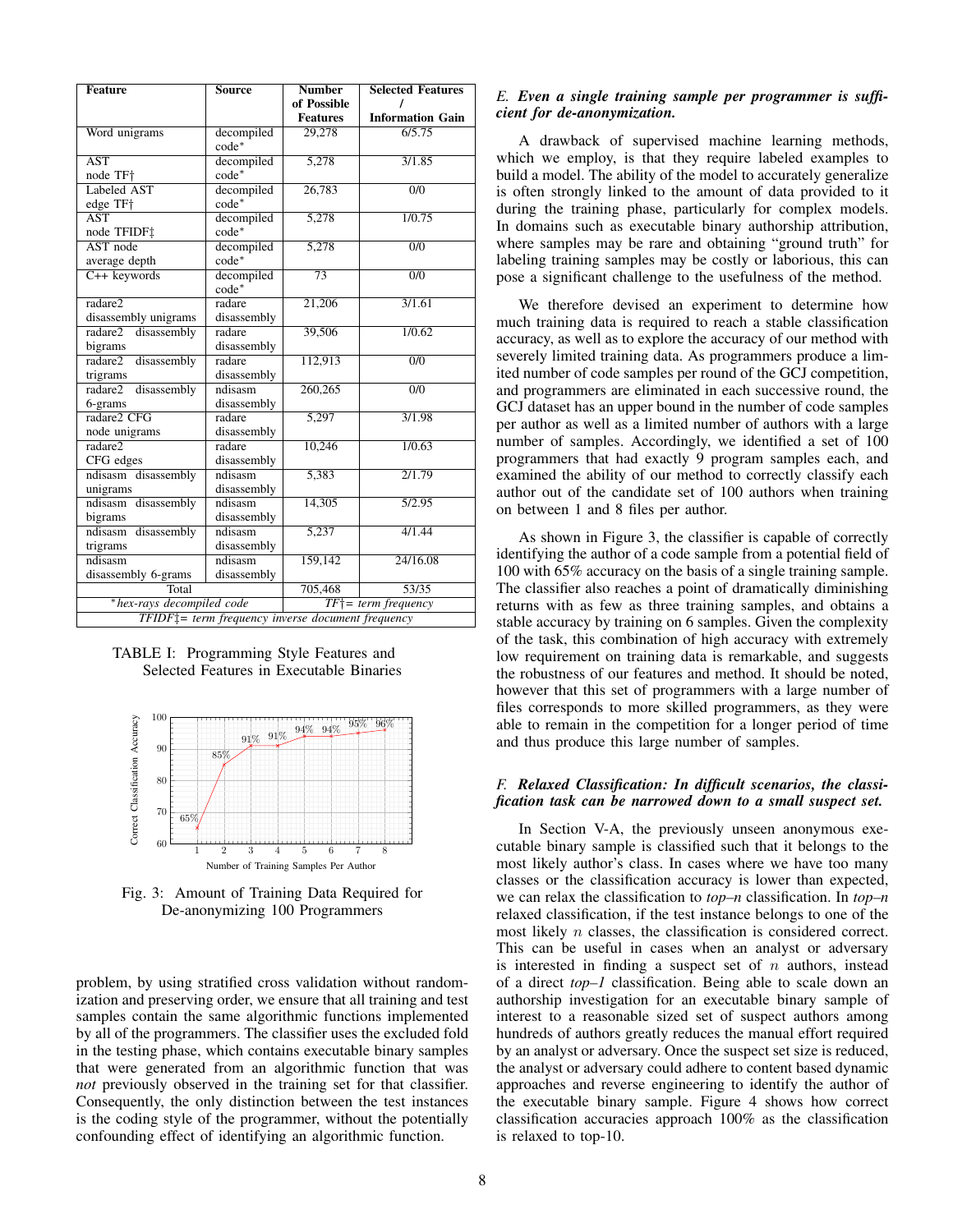

Fig. 4: Reducing Suspect Set Size: Top-n Relaxed Classification

It is important to note from Figure 3 that, by using only a single training sample in a 100-class classification task, the machine learning model can correctly classify new samples with 75.0% accuracy. This is of particular interest to an analyst or adversary who does not have a large amount of labeled samples in her suspect set. Figure 3 shows that an analyst or adversary can narrow down the suspect set size from 100 or 600 to a significantly smaller set.

## *G. The feature set selected via dimensionality reduction works and is validated across different sets of programmers.*

In our earlier experiments, we trained the classifier on the same set of executable binaries that we used during feature selection. The high number of starting features from which we select our final feature set via dimensionality reduction does raise the potential concern of overfitting. To examine this, we applied this final feature set to a different set of programmers and executable binaries. If we reach accuracies similar to what we got earlier, we can conclude that these selected features do generalize to other programmers and problems, and therefore are not overfitting to the 100 programmers they were generated from. This also suggests that the final set of features in general capture programmer style.

Recall that analyzing 900 executable binary samples of the 100 programmers resulted in about 705,000 features, and after dimensionality reduction, we are left with 53 important features. We picked a different (non-overlapping) set of 100 programmers and performed another de-anonymization experiment in which the feature selection step was omitted, using instead the information gain and correlation based features obtained from the original experiment. This resulted in very similar accuracies: we de-anonymized programmers in the validation set with 96% accuracy by using features selected via the main development set, compared to the 95% deanonymization accuracy we achieve on the programmers of the main development set. The ability of the final reduced set of 53 features to generalize beyond the dataset which guided their selection strongly supports the assertion that these features obtained from the main set of 100 programmers are not overfitting, and they actually represent coding style in executable binaries, and can be used across different datasets.

# *H. Large Scale De-anonymization: We can de-anonymize 600 programmers from their executable binaries.*

We would like to see how well our method scales up to 600 users. An analyst with a large set of labeled samples might



Fig. 5: Large Scale Programmer De-anonymization

be interested in performing large scale de-anonymization. For this experiment, we use 600 contestants from GCJ with 9 files. We only extract the reduced set of features from the 600 users. This decreases the amount of time required for feature extraction. On the other hand, this experiment shows how effectively overall programming style is represented after dimensionality reduction. The results of large scale programmer de-anonymization in Figure 5, show that our method can scale to larger datasets with the reduced set of features with a surprisingly small drop on accuracy.

## *I. We advance the state of executable binary authorship attribution.*

Rosenblum et al. presented the largest scale evaluation of executable binary authorship attribution on 191 programmers each with at least 8 training samples [39]. We compare our results with Rosenblum et al.'s in Table II to show how we advance the state of the art both in accuracy and on larger datasets. Rosenblum et al. use 1,900 coding style features to represent coding style whereas we use 53 features, which might suggest that our features are more powerful in representing coding style that is preserved in executable binaries. On the other hand, we use less training samples as opposed to Rosenblum et al., which makes our experiments more challenging from a machine learning standpoint. Our accuracy in authorship attribution is significantly higher than Rosenblum et al.'s, even when we use an SVM as our classifier, showing that our different approach is more powerful and robust for de-anonymizing programmers. Rosenblum et al. suggest a linear SVM is the appropriate classifier for de-anonymizing programmers but we show that our different set of techniques and choice of random forests is leading to superior and larger scale de-anonymization.

| Related Work   | Number of   | Number of               | Accuracy | Classifier |  |
|----------------|-------------|-------------------------|----------|------------|--|
|                | Programmers | <b>Training Samples</b> |          |            |  |
| Rosenblum [39] | 20          | 8-16                    | 77%      | <b>SVM</b> |  |
| This work      | 20          | 8                       | 90%      | <b>SVM</b> |  |
| This work      | 20          | 8                       | 99%      | RF         |  |
|                |             |                         |          |            |  |
| Rosenblum [39] | 100         | $8 - 16$                | 61%      | <b>SVM</b> |  |
| This work      | 100         | 8                       | 84%      | <b>SVM</b> |  |
| This work      | 100         | 8                       | 96%      | RF         |  |
|                |             |                         |          |            |  |
| Rosenblum [39] | 191         | $8 - 16$                | 51%      | <b>SVM</b> |  |
| This work      | 191         | 8                       | 81%      | <b>SVM</b> |  |
| This work      | 191         | 8                       | 92%      | RF         |  |
| This work      | 600         | 8                       | 71%      | <b>SVM</b> |  |
| This work      | 600         | 8                       | 83%      | RF         |  |

TABLE II: Comparison to Previous Results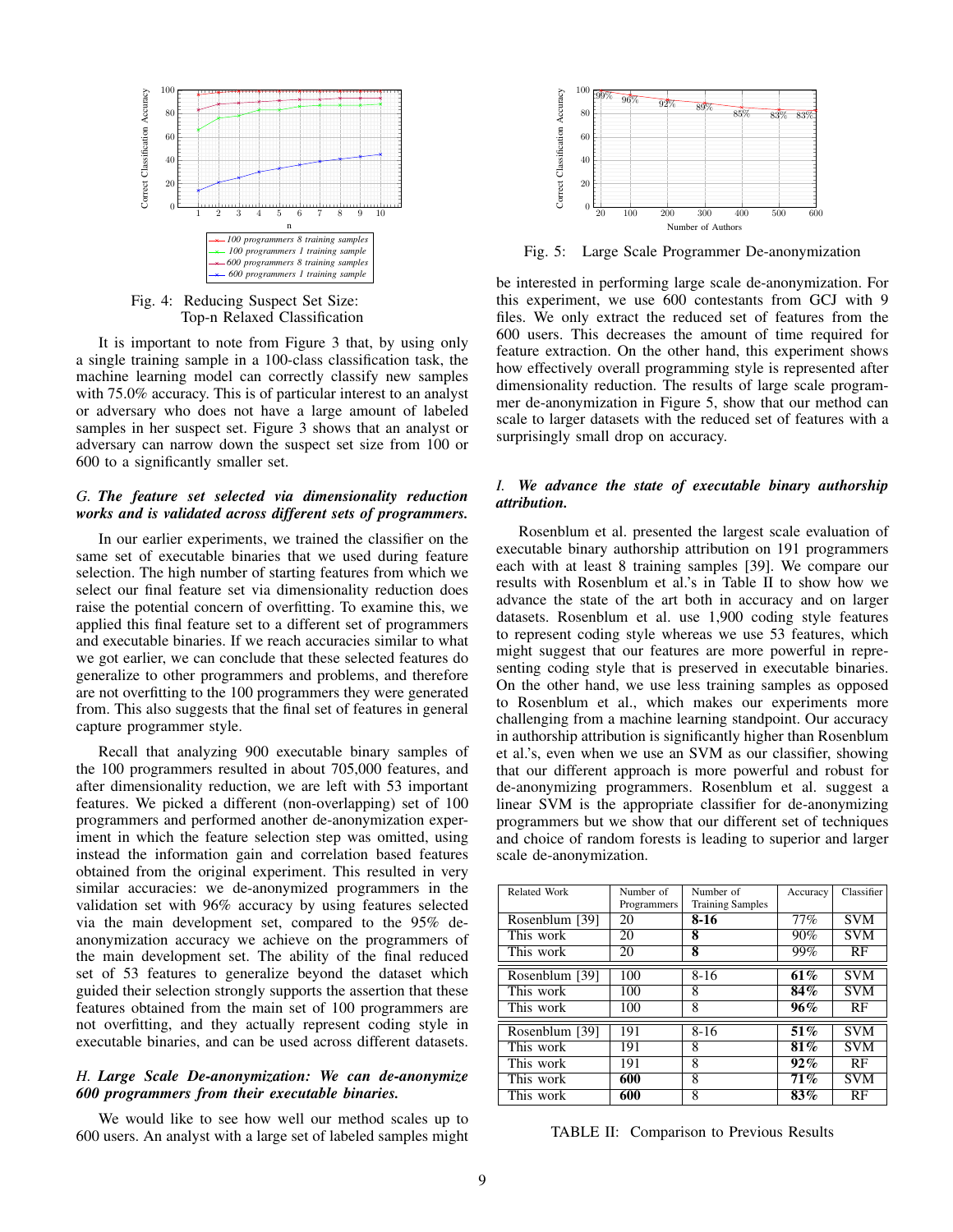#### *J. Programmer style is preserved in executable binaries.*

We show throughout the results that it is possible to deanonymize programmers from their executable binaries with a high accuracy. To quantify how stylistic features are preserved in executable binaries, we calculated the correlation of stylistic source code features and decompiled code features. We used the stylistic source code features from previous work on deanonymizing programmers from their source code [16]. We took the most important 150 features in coding style that consist of AST node average depth, AST node TFIDF, and the frequencies of AST nodes, AST node bigrams, word unigrams, and C++ keywords. For each executable binary sample, we have the corresponding source code sample. We extract 150 information gain features from the original source code. We extract decompiled source code features from the decompiled executable binaries. For each executable binary instance, we set one corresponding information gain feature as the class to predict and then we calculate the correlation between the decompiled executable binary features and the class value. A random forest classifier with 500 trees predicts the class value of each instance, and then Pearson's correlation coefficient is calculated between the predicted and original values. The correlation has a mean of 0.32 and ranges from -0.12 to 0.69 for the most important 150 features.

To see how well we can reconstruct the original source code features from decompiled executable binary features, we reconstructed the 900 instances with 150 features that represent the highest information gain features by predicting the original features from decompiled code features. We calculated the cosine similarity between the original 900 instances and the reconstructed instances after normalizing the features to unit distance. The cosine similarity for these instances is in Figure 6, where a cosine similarity of 1 means the two feature vectors are identical. The high values (average of 0.81) in cosine similarity suggest that the reconstructed features are similar to the original features. When we calculate the cosine similarity between the feature vectors of the original source code and the corresponding decompiled code's feature vectors (*no predictions*), the average cosine similarity is 0.35. In summary, reconstructed features are much more similar to original code than the raw features extracted from decompiled code. 5% of the reconstructed features have less than 60% similarity based on the cosine similarity between original and decompiled source code features. At the same time, the deanonymization accuracy of 900 executable binaries is 95% by using source code, assembly, CFG, and AST features. This might indicate that some operations or code sequences cannot be preserved after compilation followed by decompilation, due to the nature of transformations during each process.

#### VI. REAL-WORLD SCENARIOS

## *A. Programmers of optimized executable binaries can be deanonymized.*

In Section V, we discussed how we evaluated our approach on a controlled and clean real-world dataset. Section V shows how we advance over previous methods that were all evaluated with clean datasets such as GCJ or homework assignments. In this section, we investigate a complicated dataset which has been optimized during compilation, where the executable binary samples have been normalized further during compilation.



Fig. 6: Feature Transformations: Each data point on the x-axis is a different executable binary sample. Each y-axis value is the cosine similarity between the feature vector extracted from the original source code and the feature vector that tries to *predict* the original features. The average value of these 900 cosine similarity measurements is 0.81, suggesting that decompiled code preserves transformed forms of the original source code features well enough to reconstruct the original source code features.

Compiling with optimization tries to minimize or maximize some attributes of an executable program. The goal of optimization is to minimize execution time or the amount of memory a program occupies. The compiler applies optimizing transformations which are algorithms that transform a program to a semantically equivalent program that uses fewer resources.

GCC has predefined optimization levels that turn on sets of optimization flags. Compilation with optimization level-1, tries to reduce code size and execution time, takes more time and much more memory for large functions than compilation with no optimizations. Compilation with optimization level-2 optimizes more than level-1, uses all level-1 optimization flags and more. Level-2 optimization performs all optimizations that do not involve a space-speed tradeoff. Level-2 optimization increases compilation time and performance of the generated code when compared to level-1 optimization. Level-3 optimization yet optimizes more than both level-1 and level-2.

So far, we have shown that programming style features survive compilation without any optimizations. As compilation with optimizations transforms code further, we investigate how much programming style is preserved in executable binaries that have gone through compilation with optimization. Our results summarized in Table III show that programming style is preserved to a great extent even in the most aggressive level-3 optimization. This shows that programmers of optimized executable binaries can be de-anonymized and optimization is not a highly effective code anonymization method.

| <b>Number</b><br>ot<br><b>Programmers</b> | Number of<br><b>Training</b><br><b>Samples</b> | Compiler<br>Optimization<br>Level | Accuracy |
|-------------------------------------------|------------------------------------------------|-----------------------------------|----------|
| 100                                       |                                                | None                              | 96%      |
| 100                                       |                                                |                                   | 93%      |
| 100                                       |                                                |                                   | 89%      |
| 100                                       |                                                | ◠                                 | 89%      |

TABLE III: Programmer De-anonymization with Compiler Optimization

# *B. Removing symbol information does not anonymize executable binaries.*

To investigate the relevance of symbol information for classification accuracy, we repeat our experiments with 100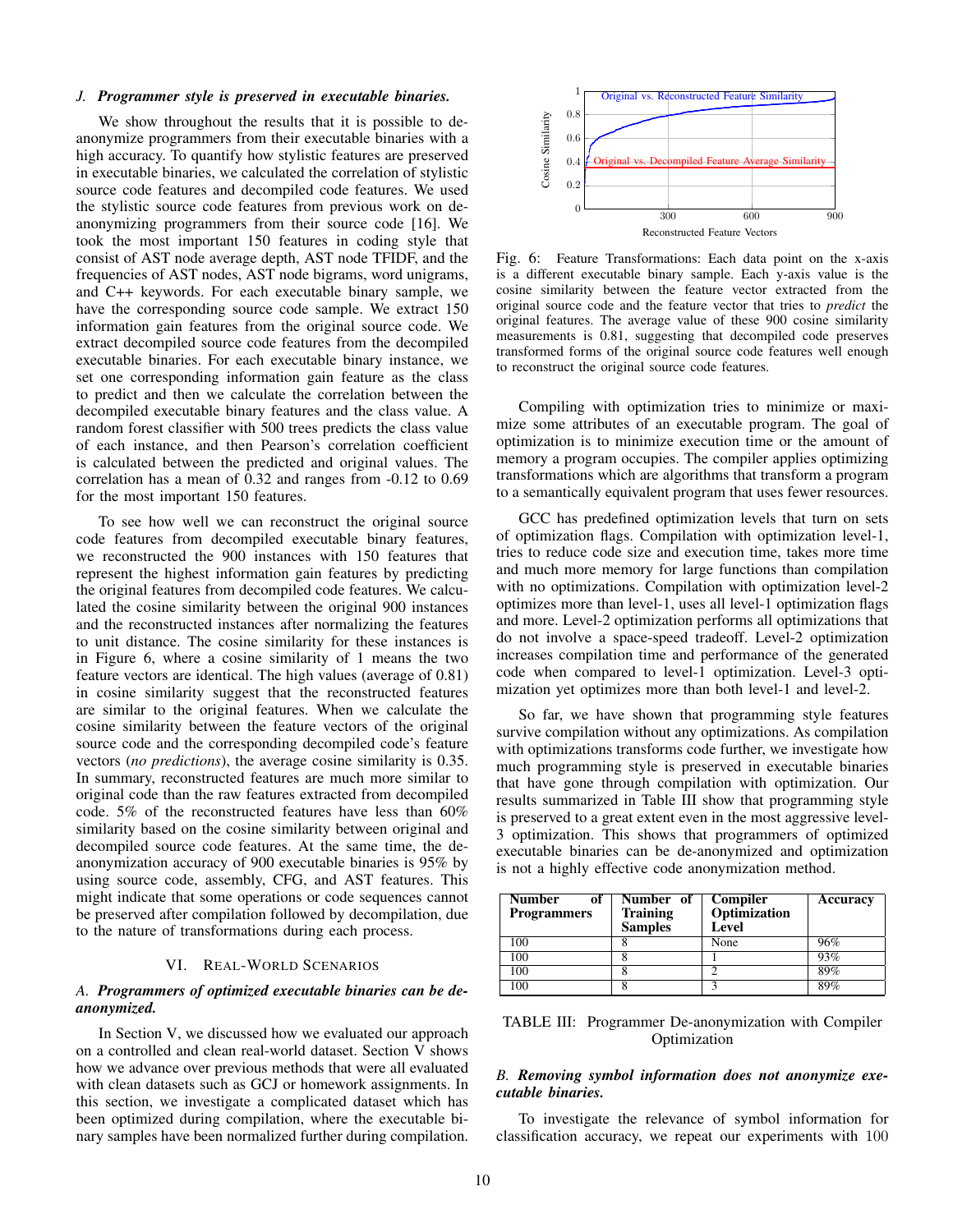authors presented in the previous section on *fully stripped executable binaries*, that is, executable binaries where symbol information is missing completely. We obtain these executable binaries using the standard utility *GNU strip* on each executable binary sample prior to analysis. Upon removal of symbol information, without any optimizations, we notice a decrease in classification accuracy by 24%, showing that stripping symbol information from executable binaries is not effective enough to anonymize an executable binary sample.

# *C. We can de-anonymize programmers from obfuscated binaries.*

We are furthermore interested in finding out whether our method is capable of dealing with simple binary obfuscation techniques as implemented by tools such as Obfuscator-LLVM [24]. These obfuscators substitute instructions by other semantically equivalent instructions, they introduce bogus control flow, and can even completely flatten control flow graphs.

For this experiment, we consider a set of 100 programmers from the GCJ data set, who all have 9 executable binary samples. This is the same data set as considered in our main experiment (see Section V-D), however, we now apply all three obfuscation techniques implemented by Obfuscator-LLVM to the samples prior to learning and classification.

We proceed to train a classifier on obfuscated samples. This approach is feasible in practice as an analyst who has only non-obfuscated samples available can easily obfuscate them to obtain the necessary obfuscated samples for classifier training. Using the same features as in Section V-D, we obtain an accuracy of 88% in correctly classifying authors.

## *D. De-anonymization* in the Wild

To better assess the applicability of our programmer deanonymization approach *in the wild*, we extend our experiments to code collected from real open-source programs as opposed to solutions for programming competitions. To this end, we automatically collected source files from the popular open-source collaboration platform GitHub [4]. Starting from a seed set of popular repositories, we traversed the platform to obtain C/C++ repositories that meet the following criteria. Only one author has committed to the repository. The repository is popular as indicated by the presence of at least 5 *stars*, a measure of popularity for repositories on GitHub. Moreover, it is sufficiently large, containing a total of 200 lines at least. The repository is not a fork of another repository, nor is it named 'linux', 'kernel', 'osx', 'gcc', 'llvm', 'next', as these repositories are typically copies of the so-named projects.

We cloned 439 repositories from 161 authors meeting these criteria and collect only C/C++ files for which the main author has contributed at least 5 commits and the commit messages do not contain the word 'signed-off', a message that typically indicates that the code is written by another person. An author and her files are included in the dataset only if she has written at least 10 different files. In the final step, we manually verified ground truth on authorship for the selected files to make sure that they do not show any clear signs of code reuse from other projects. The resulting dataset had 2 to 344 files and 2 to 8 repositories from each author, with a total of 3,438 files.

We developed our method and evaluated it on the GCJ dataset, but collecting code from open source projects is another option for constructing a dataset. Open source projects do not guarantee ground truth on authorship. The feature vectors might capture topics of the project instead of programming style. As a result, open source code does not constitute the ideal data for authorship analysis; however, it allows us to better assess the applicability of programmer de-anonymization in the wild. We therefore present results from a dataset collected from the hosting platform GitHub, which we obtain by spidering the platform to collect C and C++ repositories.

We subsequently compile the collected projects to obtain object files for each of the selected source files. We perform our experiment on object files as opposed to entire binaries, since the object files are the binary representations of the source files that clearly belong to the specified authors.

For different reasons, compiling code may not be possible for a project, e.g., the code may not be in a compilable state, it may not be compilable for our target platform (32 bit Intel, Linux), or the files to setup a working build environment can no longer be obtained. Despite these difficulties, we are able to generate 1,075 object files from 90 different authors, where the number of object files per author ranges from 2 to 24, with most authors having at least 9 samples. We used 50 of these authors that have 6 to 15 files to perform a machine learning experiment with more balanced class sizes.

We extract the information gain features that were selected from GCJ data from this GitHub dataset. GitHub datasets are noisy for two reasons since the executable binaries used in de-anonymization might contain properties from third party libraries and code. For these two reasons, it is more difficult to attribute authorship to anonymous executable binary samples from GitHub, but nevertheless we reach 65% accuracy in correctly classifying these programmers' executable binaries. Another difficulty in this particular dataset is that there is not much training data to train an accurate random forest classifier that models each programmer. For example, we can de-anonymize the two programmers with the most samples, one with 11 samples and one with 7, with 100% accuracy.

Being able to de-anonymize programmers in the wild by using a small number of features obtained from our clean development dataset is a promising step towards attacking more challenging real-world de-anonymization problems.

## *E. Have I seen this programmer before?*

While attempting to de-anonymize programmers in realworld settings, we cannot be certain that we have formerly encountered code samples from the programmers in the test set. As a mechanism to check whether an anonymous test file belongs to one of the candidate programmers in the training set, we extend our method to an open world setting by incorporating classification confidence thresholds. In random forests, the class probability or classification confidence  $P(B_i)$ that executable binary  $B$  is of class  $i$  is calculated by taking the percentage of trees in the random forest that voted for class i during classification.

$$
P(B_i) = \frac{\sum_j V_j(i)}{|T|_f} \tag{1}
$$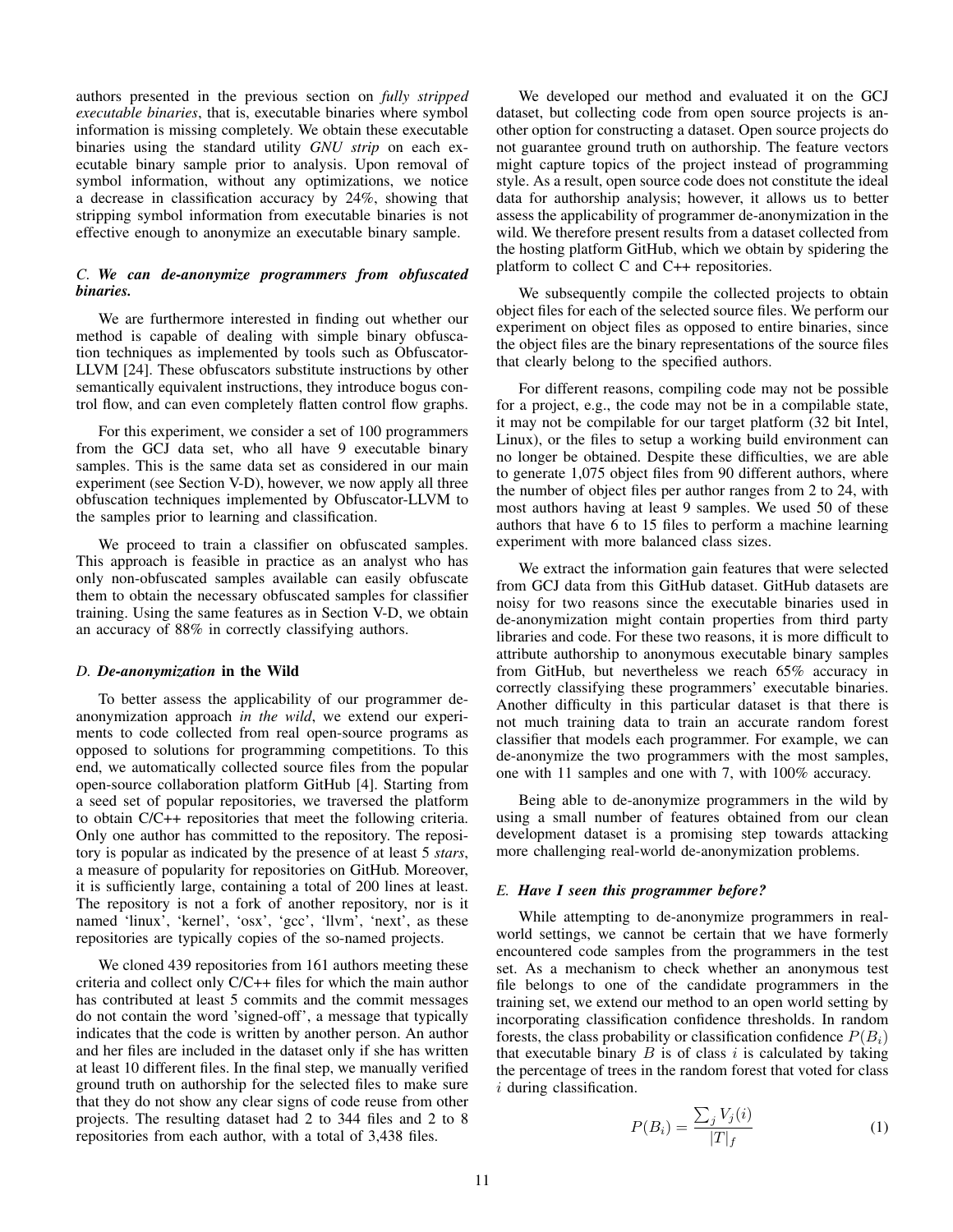

Fig. 7: Confidence Thresholds for Verification

There are multiple ways to assess classifier confidence and we devise a method that calculates the classification confidence by using classification margins. In this setting, the classification margin of a single instance is the difference between the highest and second highest  $P(B_i)$ . The first step towards attacking an open world classification task is identifying the confidence threshold of the classifier for classification verification. As long as we determine a confidence threshold based on training data, we can calculate the probability that an instance belongs to one of the programmers in the training set and accordingly accept or reject the classification.

We performed 900 classifications in a 100-class problem to determine the confidence threshold based on the training data. The accuracy was 95%. There were 40 misclassifications with an average classification confidence of 0.49. We took another set of 100 programmers with 900 samples. We classify these 900 samples with the closed world classifier that was trained in the first step on samples from a disjoint set of programmers. All of the 900 samples are attributed to a programmer in the closed world classifier with a mean classification confidence of 0.40. We can pick a verification threshold and reject all classifications with confidence below the selected threshold. Accordingly all the rejected open world samples and misclassifications become true negatives, and the rejected correct classifications end up as false negatives. Open world samples and misclassifications above the threshold are false positives and the correct classifications are true positives. Based on this, we generate an accuracy, pecision, and recall graph with varying confidence threshold values in Figure 7. This figure shows that the optimal rejection threshold to guarantee 90% accuracy on 1,800 samples and 100 classes is around confidence 0.72. Other confidence thresholds can be picked based on precision and recall trade-offs. These results are encouraging for extending our programmer de-anonymization method to open world settings where an analyst deals with many uncertainties under varying fault tolerance levels.

The experiments in this section can be used in software forensics to find out the programmer of a piece of malware. In software forensics, the analyst does not know if source code belongs to one of the programmers in the candidate set of programmers. In such cases, we can classify the anonymous source code, and if the majority number of votes of trees in the random forest is below a certain threshold, we can reject the classification considering the possibility that it might not belong to any of the classes in the training data. By doing so, we can scale our approach to an open world scenario, where we might not have encountered the suspect before. As long as we determine a confidence threshold based on training data [43], we can calculate the probability that an instance belongs to one of the programmers in the set and accordingly accept or reject the classification. We performed 270 classifications in a 30-class problem using all the features to determine the confidence threshold based on the training data. The accuracy was 96.67%. There were 9 misclassifications and all of them were classified with less than 15% confidence by the classifier.

Where  $V_j(i) = 1$  if the  $j<sup>th</sup>$  tree voted for class i and 0 otherwise, and  $|T|_f$  denotes the total number of trees in forest f. Note that by construction,  $\sum_i P(C_i) = 1$  and  $P(C_i) \ge 0$  $\forall i$ , allowing us to treat  $P(C_i)$  as a probability measure.

## *F. Case Study: Nulled.IO Hacker Forum*

On May 6, 2016 the well known 'hacker' forum *Nulled.IO* was compromised and its forum dump was leaked along with the private messages of its 585,897 members. The members of these forums share, sell, and buy stolen credentials and cracking software. A high number of the forum members are active developers that write their own code and sell them, or share some of their code for free in public GitHub repositories along with tutorials on how to use them. The private messages of the sellers in the forum include links to their products and even to screenshots of how the products work, for buyers. We were able to find declared authorship along with active links to members' software on sharing sites such as FileDropper<sup>2</sup> and MediaFire $3$  in the private messages.

For our case study, we created a dataset from four forum members with a total of thirteen Windows executables. One of the members had only one sample, which we used to test the open world setting described in Section VI-E. A challenge encountered in this case study is that the binary programs obtained from Nulled.IO do not contain native code, but bytecode for the Microsoft Common Language Infrastructure (CLI). Therefore, we cannot immediately analyze them using our existing toolchain. We address this problem by first translating bytecode into corresponding native code using the Microsoft Native Image Generator (ngen.exe), and subsequently forcing the decompiler to treat the generated output files as regular native code for binaries. On the other hand, *radare2* is not able to disassemble such output or the original executables. Consequently we had access to a subset of the information gain feature set obtained from GCJ. We extracted a total of 605 features consisting of decompiled source code features and *ndisasm* disassembly features. Nevertheless, we are able to deanonymize these programmers with 100% accuracy while the one sample from the open world class is classified in all cases with the lowest confidence, such as 0.4, which is below the verification threshold and is recognized by the classifier as a sample that does not belong to the rest of the programmers.

A larger de-anonymization attack can be carried out by collecting code from GitHub users with relevant repositories and identifying all the available executables mentioned in the public portions of hacker forums. GitHub code can be compiled with necessary parameters and used with the approach described in Section VI-D. Incorporating verification thresholds from Section VI-E can help handle programmers with

<sup>2</sup>www.filedropper.com: 'Simplest File Hosting Website..'

<sup>3</sup>www.mediafire.com: 'All your media, anywhere you go'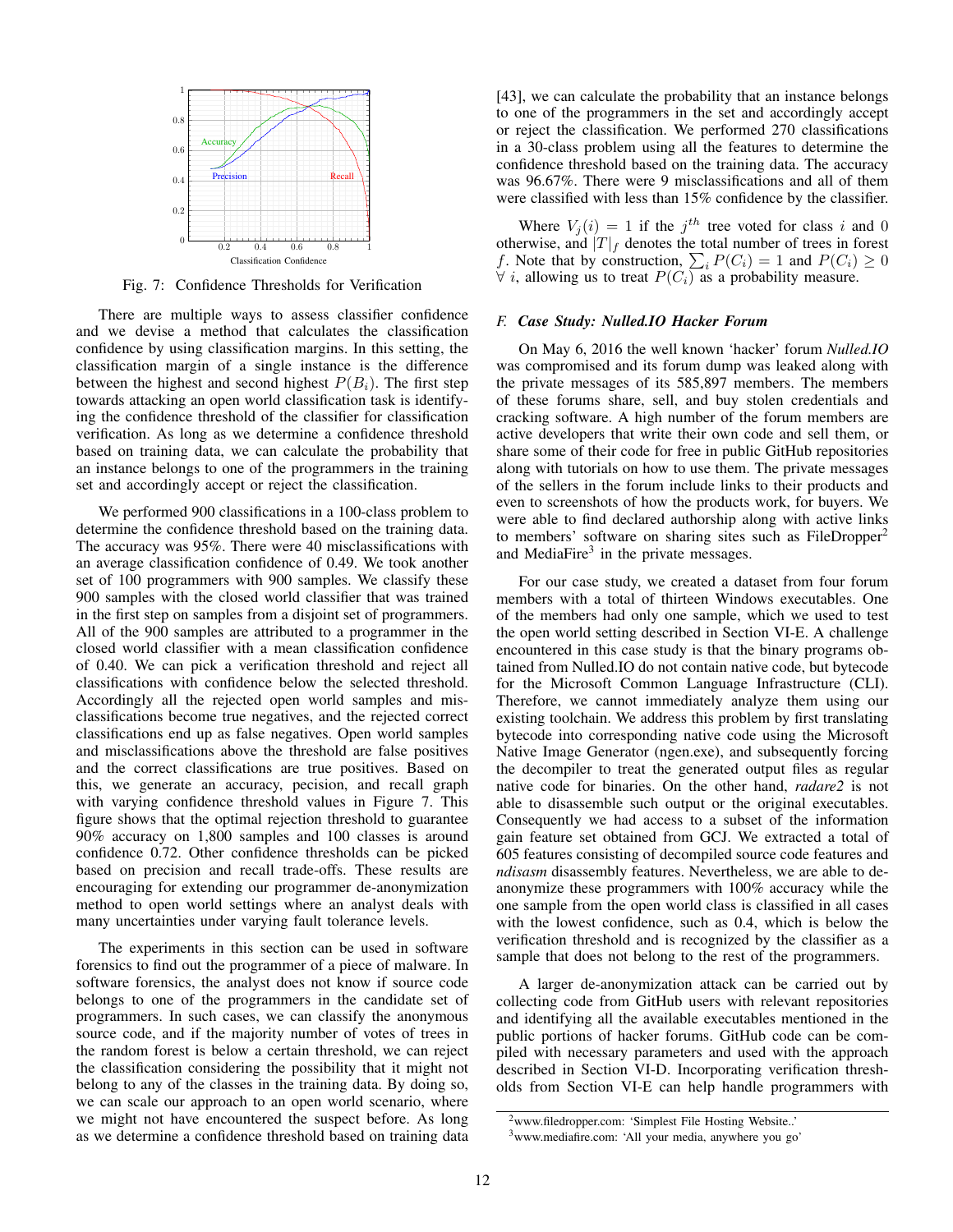only one sample. Consequently a large number of members can be linked, reduced to a cluster or directly de-anonymized.

The countermeasure against real-world programmer deanonymization attacks requires a combination of various precautions. Developers should not have any public repositories. A set of programs should not be released by the same online identity. Programmers should try to have a different coding style in each piece of software they write and also try to code in different programming languages. Software should utilize different optimizations and obfuscations to avoid deterministic patterns. A programmer who accomplishes randomness across all potential identifying factors would be very difficult to deanonymize. Nevertheless, even the most privacy savvy developer might be willing to contribute to open source software or build a reputation for her identity based on her set of products, which would be a challenge for maintaining anonymity.

Some of these developers obfuscate their code with the primary goal of hiding the source code and consequently they are experienced in writing or using obfuscators and deobfuscators. An additional challenge encountered in this case study is that the binary programs obtained from NULLED.io do not contain native code, but bytecode for the Microsoft Common Language Infrastructure (CLI). Therefore, we cannot immediately analyze them using our existing toolchain. We address this problem by first translating bytecode into corresponding native code using the Microsoft Native Image Generator (ngen), and subsequently forcing the decompiler to treat the generated output files as regular native code binaries.

## VII. DISCUSSION

Our experiments are devised for a setting where the programmer is not trying to hide her coding style, and therefore, only basic obfuscation techniques are considered in our experiments. Accordingly, we focus on the general case of executable binary authorship attribution, which is a serious threat to privacy but at the same time an aid for forensic analysis.

We consider two data sets: the GCJ dataset, and a dataset based on GitHub repositories. Using the GitHub dataset, we show that we can perform programmer de-anonymization with executable binary authorship attribution in the wild. We deanonymize GitHub programmers by using stylistic features obtained from the GCJ dataset. Using the same small set of features, we perform a case study on the leaked hacker forum Nulled.IO and de-anonymize four of its members. The successful de-anonymization of programmers from different sources supports the supposition that, in addition to its other useful properties for scientific analysis of attribution tasks, the GCJ dataset is a valid and useful proxy for real-world authorship attribution tasks.

The advantage of using the GCJ dataset is that we can perform the experiments in a controlled environment where the most distinguishing difference between programmers' solutions is their programming style. Every contestant implements the same functionality, in a limited amount of time while at each round problems are getting more difficult. This provides the opportunity to control the difficulty level of the samples and the skill set of the programmers in the dataset. In source code authorship attribution, programmers who can implement more sophisticated functionality have a more distinct programming style [16]. We observe the same pattern in executable binary samples and gain some software engineering insights by analyzing stylistic properties of executable binaries. In contrast to GCJ, GitHub and Nulled.IO offer noisy samples. However, our results show that we can de-anonymize programmers with high accuracy as long as enough training data is available.

Previous work shows that coding style is quite prevalent in source code. We were surprised to find that it is also preserved to a great degree in compiled source code. Coding style is not just the use of particular syntactical constructs but also the AST flows, AST combinations, and preferred types of operations. Consequently, these patterns manifest in the binary and form a coding fingerprint for each author. We can de-anonymize programmers from compiled source code with great accuracy, and furthermore, we can de-anonymize programmers from source code compiled with optimization or after obfuscation. In our experiments, we see that even though basic obfuscation, optimization, or stripping symbols transforms executable binaries more than plain compilation, stylistic features are still preserved to a large degree. Such methods are not sufficient on their own to protect programmers from de-anonymization attacks.

In scenarios where authorship attribution is challenging, an analyst or adversary could apply relaxed attribution to find a suspect set of n authors, instead of a direct *top–1* classification. In *top–10* attribution, the chances of having the original author within the returned set of 10 authors approaches 100%. Once the suspect set size is reduced to 10 from hundreds, the analyst or adversary could adhere to content based dynamic approaches and reverse engineering to identify the author of the executable binary sample. However, our experiments in these cases are performed using the information-gain features determined from the unoptimized case with symbol tables intact. Future work that customizes the dimensionality reduction step for these cases (for example, removing features from the trees that are no longer relevant) may be able to improve upon these numbers, especially since dimensionality reduction was able to provide such a large boost in the unoptimized case.

Even though executable binaries look cryptic and difficult to analyze, we can still extract many useful features from them. We extract features from disassembly, control flow graphs, and also decompiled code to identify features relevant to only programming style. After dimensionality reduction, we see that each of the feature spaces provides programmer style information. The initial development feature set contains a total of 705,000 features for 900 executable binary samples of 100 authors. Approximately 50 features from abstract syntax trees and assembly instructions suffice to capture enough key information about coding style to enable robust authorship attribution. We see that the reduced set of features are valid in different datasets with different programmers, including optimized or obfuscated programmers. Also, the reduced feature set is helpful in scaling up the programmer de-anonymization approach. While we can identify 100 programmers with 96% accuracy, we can de-anonymize 600 programmers with 83% accuracy using the same reduced set of features. 83% is a very high number for such a challenging task where the random chance of correctly identifying an author is 0.17%.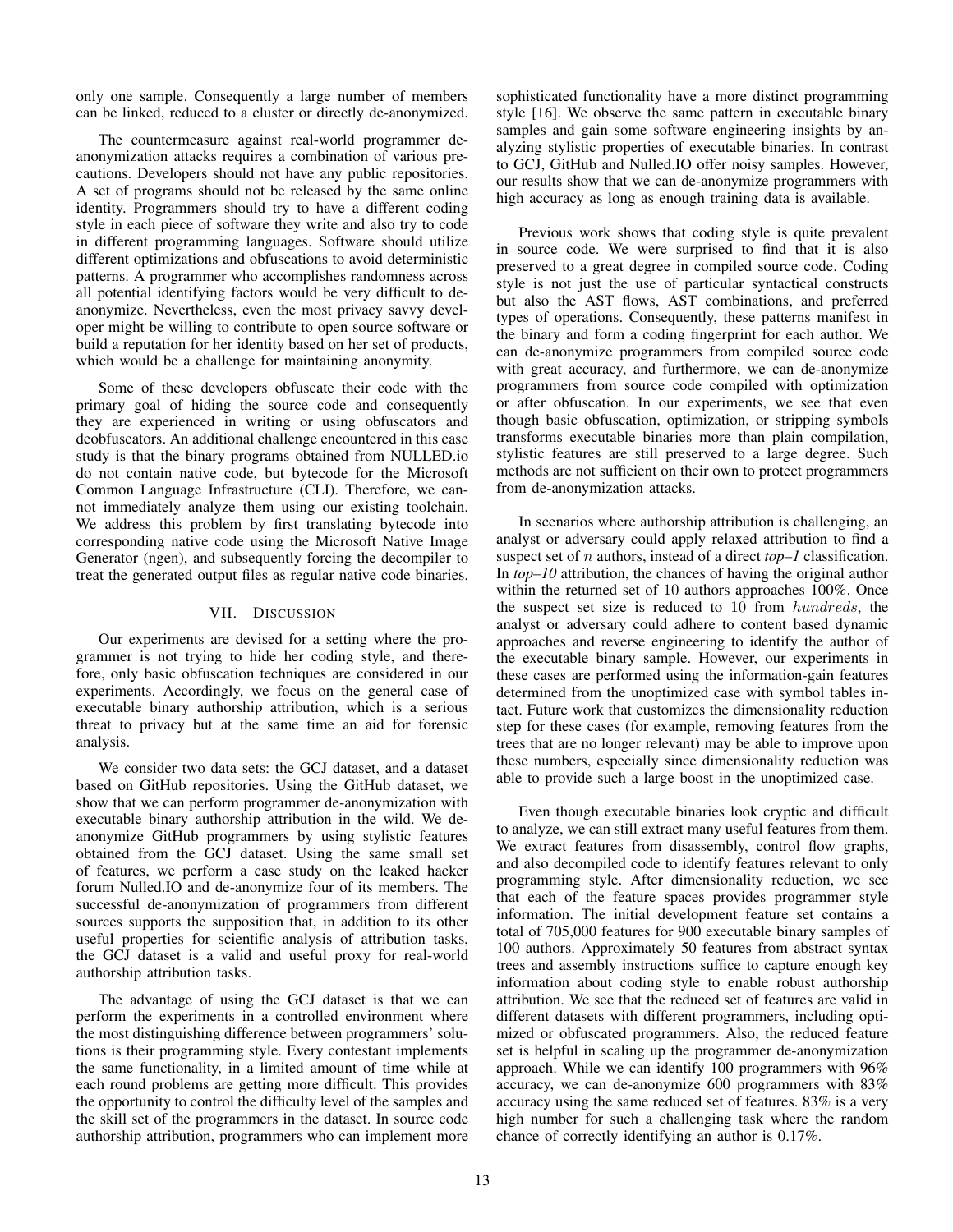#### VIII. LIMITATIONS

Our experiments suggest that our method is able to assist in de-anonymizing a much larger set of programmers with significantly higher accuracy than state-of-the-art approaches. However, there are also assumptions that underlie the validity of our experiments as well as inherent limitations of our method which we discuss in the following paragraphs. First, we assume that our ground truth is correct, but in reality programs in GCJ or on GitHub might be written by programmers other than the stated programmer, or by multiple programmers. Such a ground truth problem would cause the classifier to train on noisy models which would lead to lower de-anonymization accuracy and a noisy representation of programming style. Second, many source code samples from GCJ contestants cannot be compiled. Consequently, we perform evaluation only on the subset of samples which can be compiled. This has two effects: first, we are performing attribution with fewer executable binary samples than the number of available source code samples. This is a limitation for our experiments but it is not a limitation for an attacker who first gets access to the executable binary instead of the source code. If the attacker gets access to the source code instead, she could perform regular source code authorship attribution. Second, we must assume that whether or not a code sample can be compiled does not correlate with the ease of attribution for that sample. Third, we mainly focus on C/C++ code compiled (except Nulled.IO samples) using the GNU compiler gcc in this work, and assume that the executable binary format is the Executable and Linking Format. This is important to note as dynamic symbols are typically present in ELF binary files even after stripping of symbols, which may ease the attribution task relative to other executable binary formats that may not contain this information. We defer an in depth investigation of the impact that other compilers, languages, and binary formats might have on the attribution task to future work.

Finally, while we show that our method is capable of dealing with simple binary obfuscation techniques, we do not consider binaries that are heavily obfuscated to hinder reverse engineering. While simple systems, such as packers [2] or encryption stubs that merely restore the original executable binary into memory during execution may be analyzed by simply recovering the unpacked or decrypted executable binary from memory, more complex approaches are becoming increasingly commonplace. A wide range of anti-forensic techniques exist [19], including methods that are designed specifically to prevent easy access to the original bytecode in memory via such techniques as modifying the process environment block or triggering decryption on the fly via guard pages. Other techniques such as virtualization [3] transform the original bytecode to emulated bytecode running on virtual machines, making decompilation both labor-intensive and error-prone. Finally, the use of specialized compilers that lack decompilers and produce nonstandard machine code (see [17] for an extreme but illustrative example) may likewise hinder our approach, particularly if the compiler is not available and cannot be fingerprinted. We leave the examination of these techniques, both with respect to their impact on authorship attribution and to possible mitigations, to future work.

## IX. CONCLUSION

De-anonymizing programmers has direct implications for privacy and anonymity. The ability to attribute authorship to anonymous executable binaries has applications in software forensics, and is an immediate concern for programmers that would like to remain anonymous. We show that coding style is preserved in compilation, contrary to the belief that compilation wipes away stylistic properties. We de-anonymize 100 programmers from their executable binaries with 96% accuracy, and 600 programmers with 83% accuracy. Moreover, we show that we can de-anonymize GitHub developers or hacker forum members with high accuracy. Our work, while significantly improving the limited approaches in programmer de-anonymization, presents new methods to de-anonymize programmers in the wild from challenging real-world samples.

We discover a small set of features that effectively represent coding style in executable binaries. We obtain this precise representation of coding style via two different disassemblers, control flow graphs, and a decompiler. With this comprehensive representation, we are able to re-identify GitHub authors from their executable binary samples in the wild, where we reach an accuracy of 65% for 50 programmers, even though these samples are noisy and products of collaborative efforts.

Programmer style is embedded in executable binary to a surprising degree, even when it is obfuscated, generated with aggressive compiler optimizations, or symbols are stripped. Compilation, binary obfuscation, optimization, and stripping of symbols reduce the accuracy of stylistic analysis but are not effective in anonymizing coding style.

In future work, we plan to investigate snippet and function level stylistic information to de-anonymize multiple authors of collaboratively generated binaries. We also defer the analysis of highly sophisticated compilation and obfuscation methods to future work. Nevertheless, we show that identifying stylistic information is prevalent in real-world settings and accordingly developers cannot assume to be anonymous unless they take extreme precautions as a countermeasure. Examples to possible countermeasures include a combination of randomized coding style, different programming language usage, and employment of indeterministic set of obfuscation methods. Since incorporating different languages or obfuscation methods is not always practical, especially in open source software, our future work would focus on completely stripping stylistic information from binaries to render them anonymous.

We also plan to look at different real-world executable binary authorship attribution cases, such as identifying authors of malware, which go through a mixture of sophisticated obfuscation methods by combining polymorphism and encryption. Our results so far suggest that while stylistic analysis is unlikely to provide a "smoking gun" in the malware case, it may contribute significantly to attribution efforts.

Moreover, we show that attribution is sometimes possible with only small amounts of training binaries, however, having more binaries for training helps significantly. In addition, we observe that advanced programmers (as measured by progression in the GCJ contest) can be attributed more easily than their less skilled peers. Our results present a privacy threat for people who would like to release binaries anonymously.